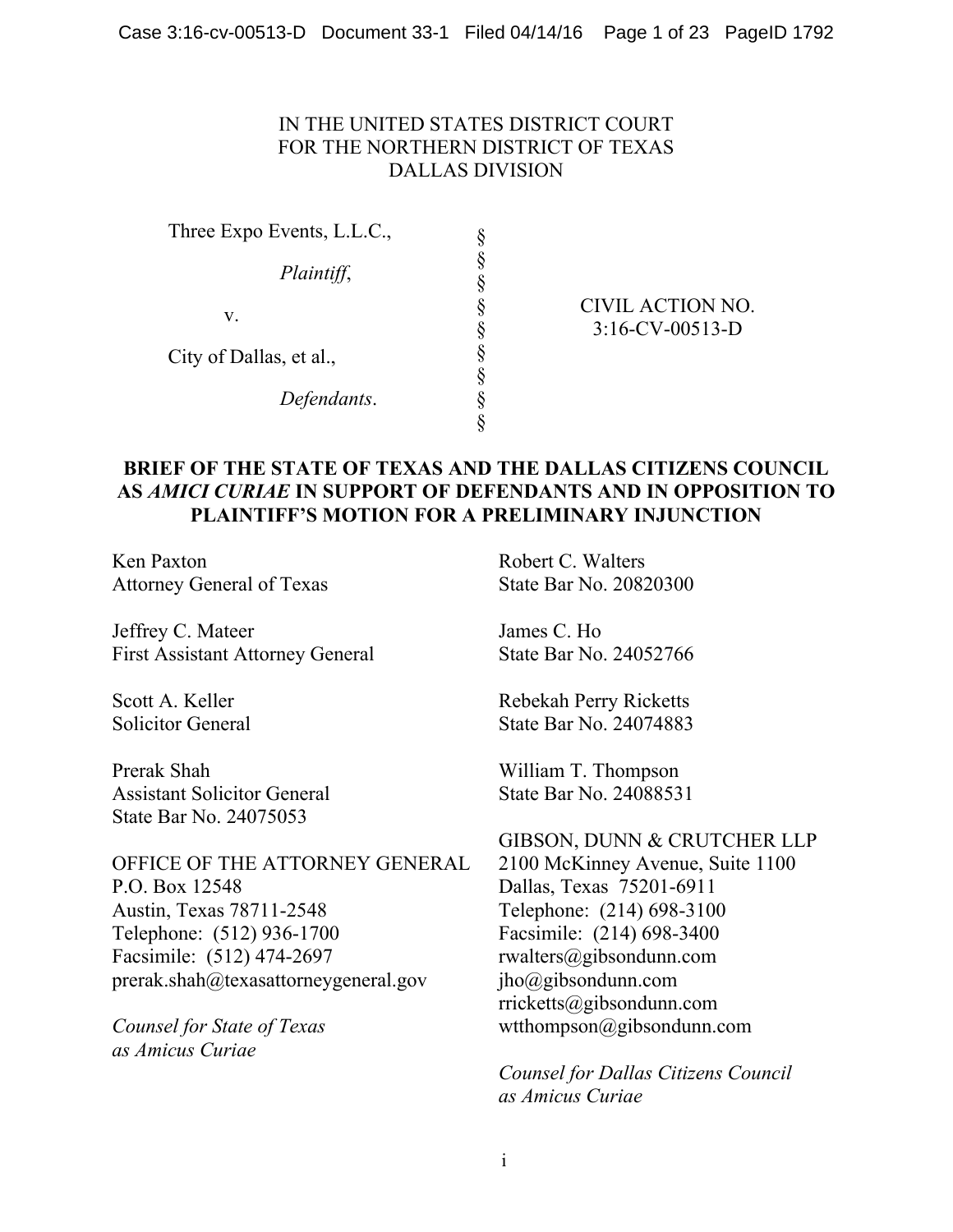# **TABLE OF CONTENTS**

| I.  | Because the Convention Center Is a Commercial Enterprise Intended<br>to Promote Economic Development in Dallas, It Is a Nonpublic  |  |
|-----|------------------------------------------------------------------------------------------------------------------------------------|--|
| II. | Resolution 160308 Does Not Violate the First Amendment<br>A.<br>The Resolution Is Content Neutral Under the Secondary<br><b>B.</b> |  |
|     |                                                                                                                                    |  |
|     |                                                                                                                                    |  |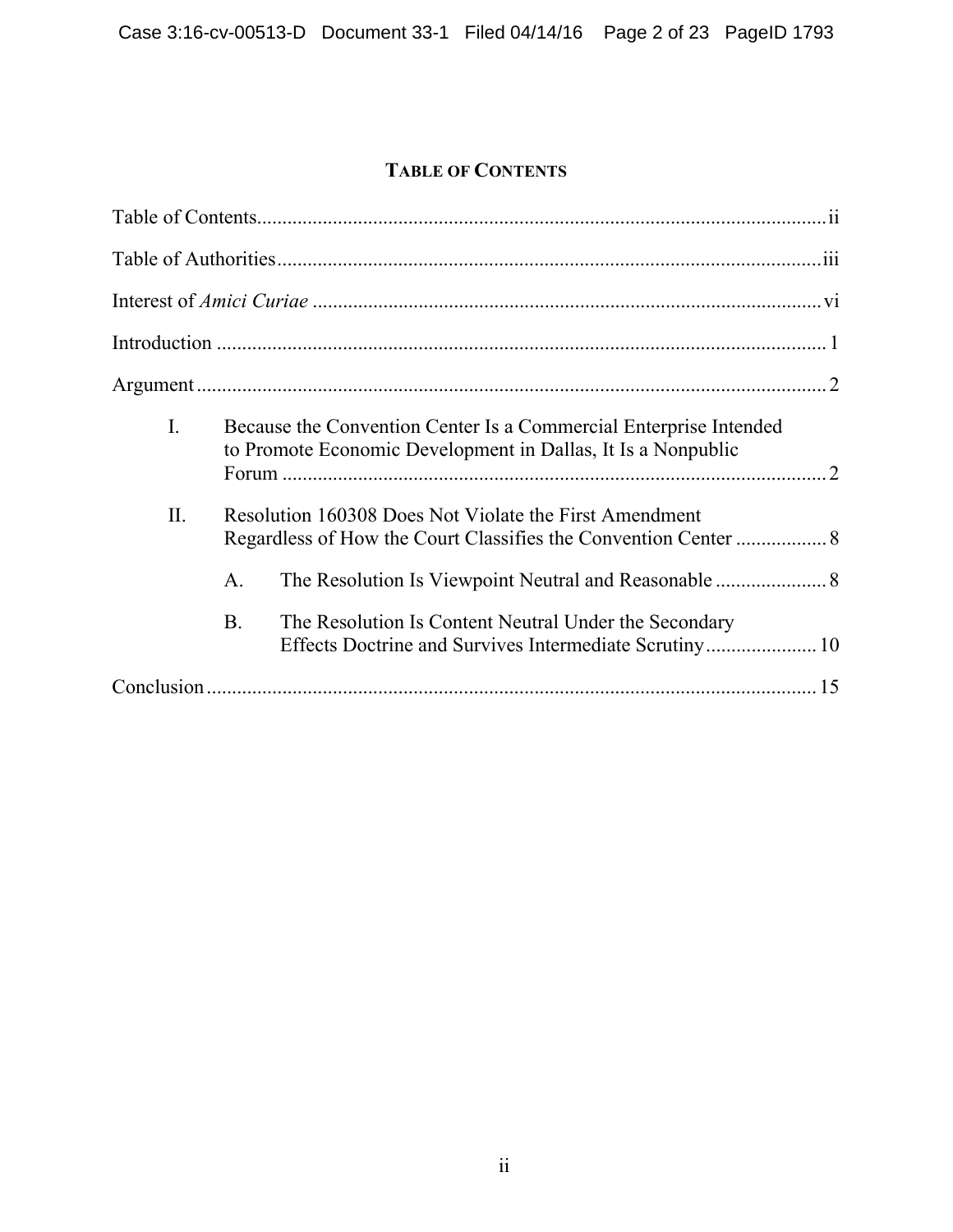# **TABLE OF AUTHORITIES**

# **Page**

# **Cases**

| Calash v. City of Bridgeport,                                          |  |
|------------------------------------------------------------------------|--|
| Cinevision Corp. v. City of Burbank,                                   |  |
| City of Erie v. Pap's $A.M.$ ,                                         |  |
| City of Los Angeles v. Alameda Books, Inc.,                            |  |
| Coleman v. Ann Arbor Transp. Auth.,                                    |  |
| Cornelius v. NAACP Legal Def. & Educ'l Fund, Inc.,                     |  |
| DiMa Corp. v. Town of Hallie,                                          |  |
| Fantasy Ranch Inc. v. City of Arlington, Tex.,                         |  |
| In re G. & A. Books, Inc.,                                             |  |
| Globe Newspaper Co. v. Sup. Ct. for Norfolk Cnty.,                     |  |
| Hampton Int'l Commun's, Inc. v. Las Vegas Convention & Visitors Auth., |  |
| Hawkins v. City & Cnty. of Denver,                                     |  |
| Hotel Emps. & Restaurant Emps. Union, Local 100 v. City of New York,   |  |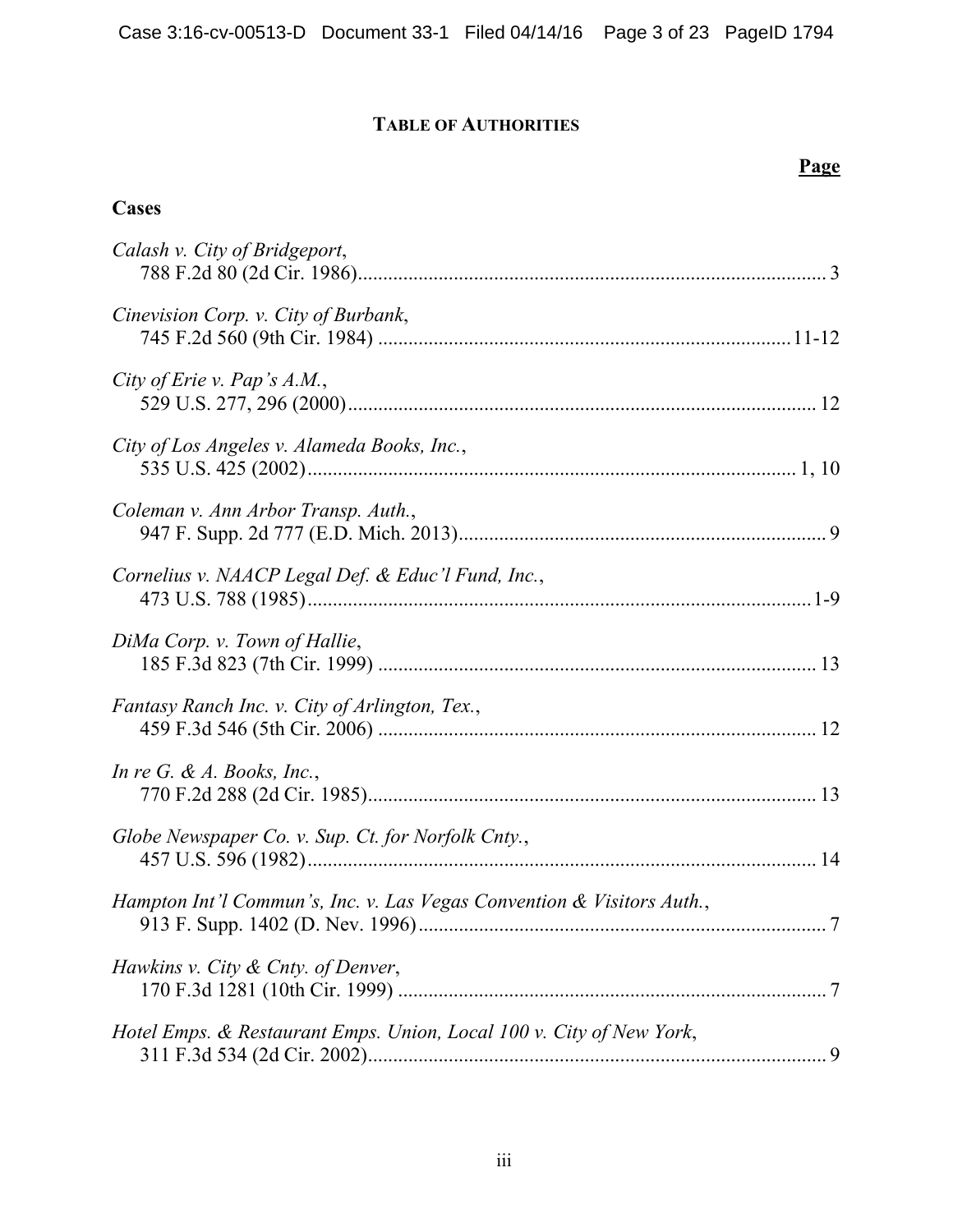## **TABLE OF AUTHORITIES (cont'd)**

**Page**

| Int'l Soc'y for Krishna Consciousness, Inc. v. Lee,      |  |
|----------------------------------------------------------|--|
| Int'l Soc'y for Krishna Consciousness v. Schrader,       |  |
| Justice for All v. Faulkner,                             |  |
| Lamb's Chapel v. Ctr. Moriches Union Free Sch. Dist.,    |  |
| Lehman v. City of Shaker Heights,                        |  |
| Muir v. Ala. Educ'l Tel. Comm'n,                         |  |
| Norfolk v. Cobo Hall Conference & Exhibition Ctr.,       |  |
| Norma Kristie, Inc. v. City of Oklahoma City,            |  |
| Perry Educ. Ass'n v. Perry Local Educators' Ass'n,       |  |
| Renton v. Playtime Theatres, Inc.,                       |  |
| Schenck v. Pro-Choice Network of W. N.Y.,                |  |
| Southeastern Promotions, Ltd. v. Conrad,                 |  |
| U.S. Postal Serv. v. Council of Greenburgh Civic Ass'ns, |  |
| Walker v. Tex. Div., Sons of Confederate Veterans, Inc., |  |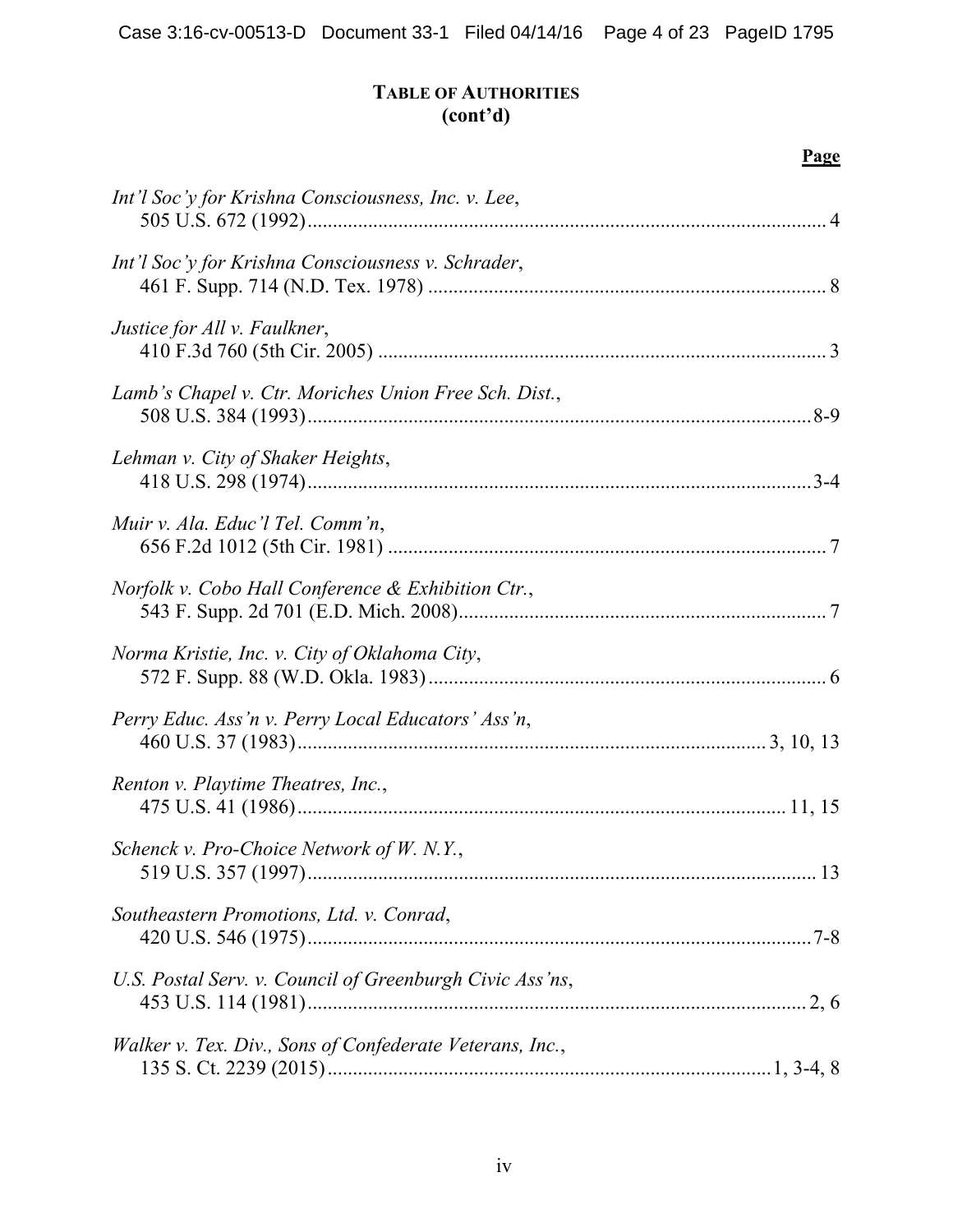# **TABLE OF AUTHORITIES (cont'd)**

| Ward v. Rock Against Racism,                                                                                                                                                                                                                                                   |  |
|--------------------------------------------------------------------------------------------------------------------------------------------------------------------------------------------------------------------------------------------------------------------------------|--|
| Young v. Am. Mini Theatres, Inc.,                                                                                                                                                                                                                                              |  |
| <b>Statutes</b>                                                                                                                                                                                                                                                                |  |
|                                                                                                                                                                                                                                                                                |  |
| <b>Other Authorities</b>                                                                                                                                                                                                                                                       |  |
| City of Dallas, Annual Budget for Fiscal Year 2015-2016,<br>http://spwebext1.dallascityhall.com/ layouts/15/WopiFrame.aspx?sourc<br>edoc=/Budget/adopted 1516/adopted-fy15-16-BudgetBook.pdf&action                                                                            |  |
| Convention & Event Services: Enterprise Fund Overview (Feb. 1, 2016),<br>http://dallascityhall.com/government/ layouts/15/WopiFrame.aspx?sour<br>cedoc=/government/Council%20Meeting%20Documents/bfa 2 conven<br>tion-and-event-services 020116.pdf&action=default&DefaultItem |  |
| Hilton Hotels & Resorts, Hilton Anatole: Plan an Event,<br>http://www3.hilton.com/en/hotels/texas/hilton-anatole-DFWANHH/                                                                                                                                                      |  |
| Kay Bailey Hutchison Convention Center Dallas, Capacity & Floor Plans at<br>4, 6, http://www.dallasconventioncenter.com/wp-content/uploads/2014/<br>07/Modified-Floorplan-Booklet-kbh.pdf (last visited Apr. 12, 2016) 14                                                      |  |
| Sheraton Dallas Hotel, Versatile Dallas Conference Rooms and Venues,<br>http://www.sheratondallashotel.com/dallas-conference-rooms (last                                                                                                                                       |  |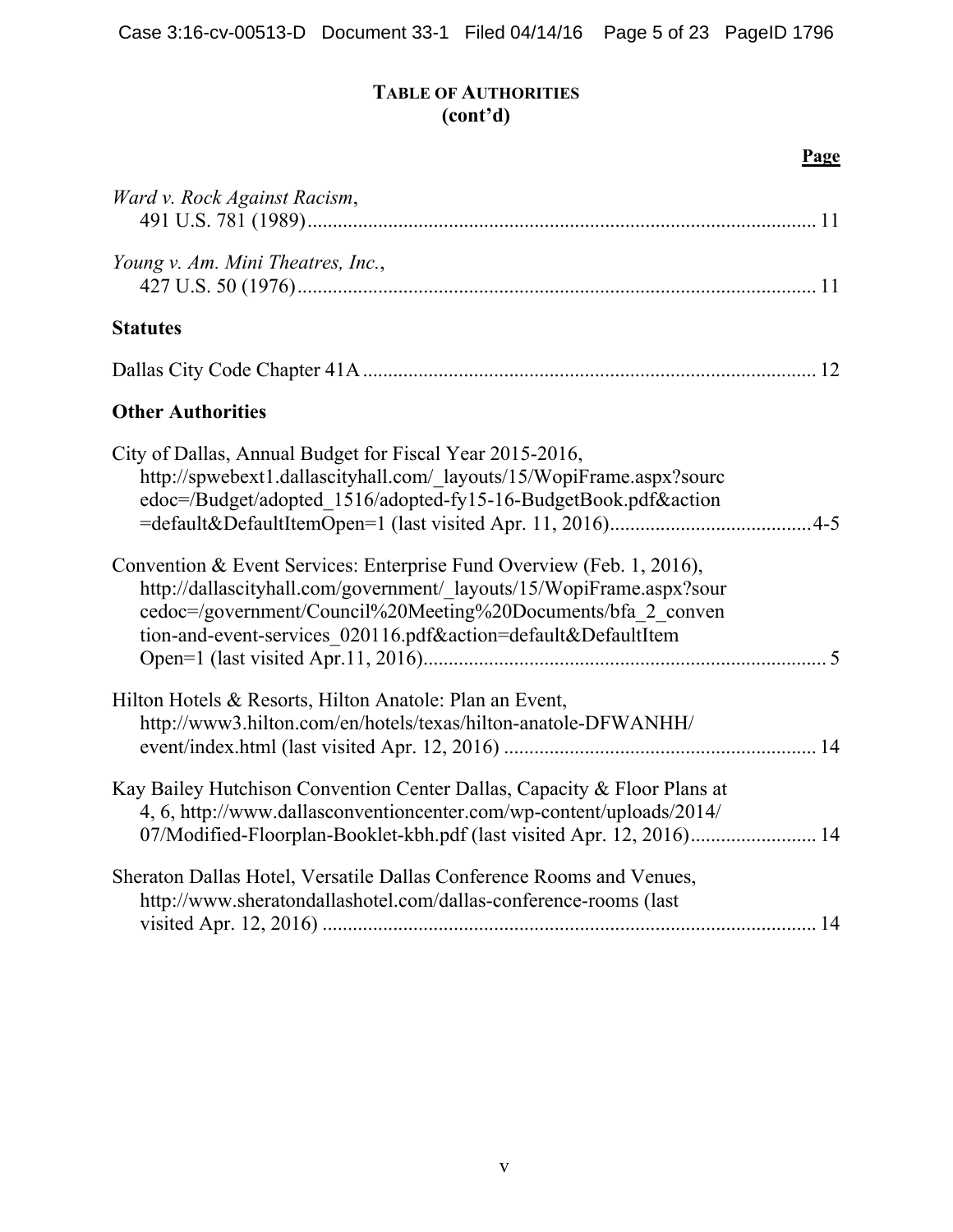#### **INTEREST OF <sup>A</sup>MICI CURIAE**

Attorney General Ken Paxton, on behalf of the State of Texas, is committed to promoting economic development throughout the State. Essential to that goal is ensuring that governmental entities can manage their commercial enterprises without onerous and unnecessary restrictions.

The Dallas Citizens Council is a nonprofit organization comprising business and civic leaders in the Dallas region.<sup>1</sup> Its purpose is to provide leadership on public policy issues to improve the lives of Dallas citizens. The Citizens Council is committed to the long-term vitality and prosperity of the City of Dallas and wants to ensure that the City is able to appropriately manage important economic assets like the Kay Bailey Hutchison Convention Center.

Because the Convention Center is a commercial enterprise that is intended to promote economic development in Dallas, *amici* believe that the Convention Center is a nonpublic forum that the City is free to reasonably manage under applicable law. *Amici*  hope to aid the Court in understanding how free speech doctrine accommodates the City's significant interests as proprietor of the Convention Center.

<sup>1</sup> Neither *amici* nor counsel received any monetary contributions intended to fund preparing or submitting this brief. No party's counsel authored this brief in whole or in part.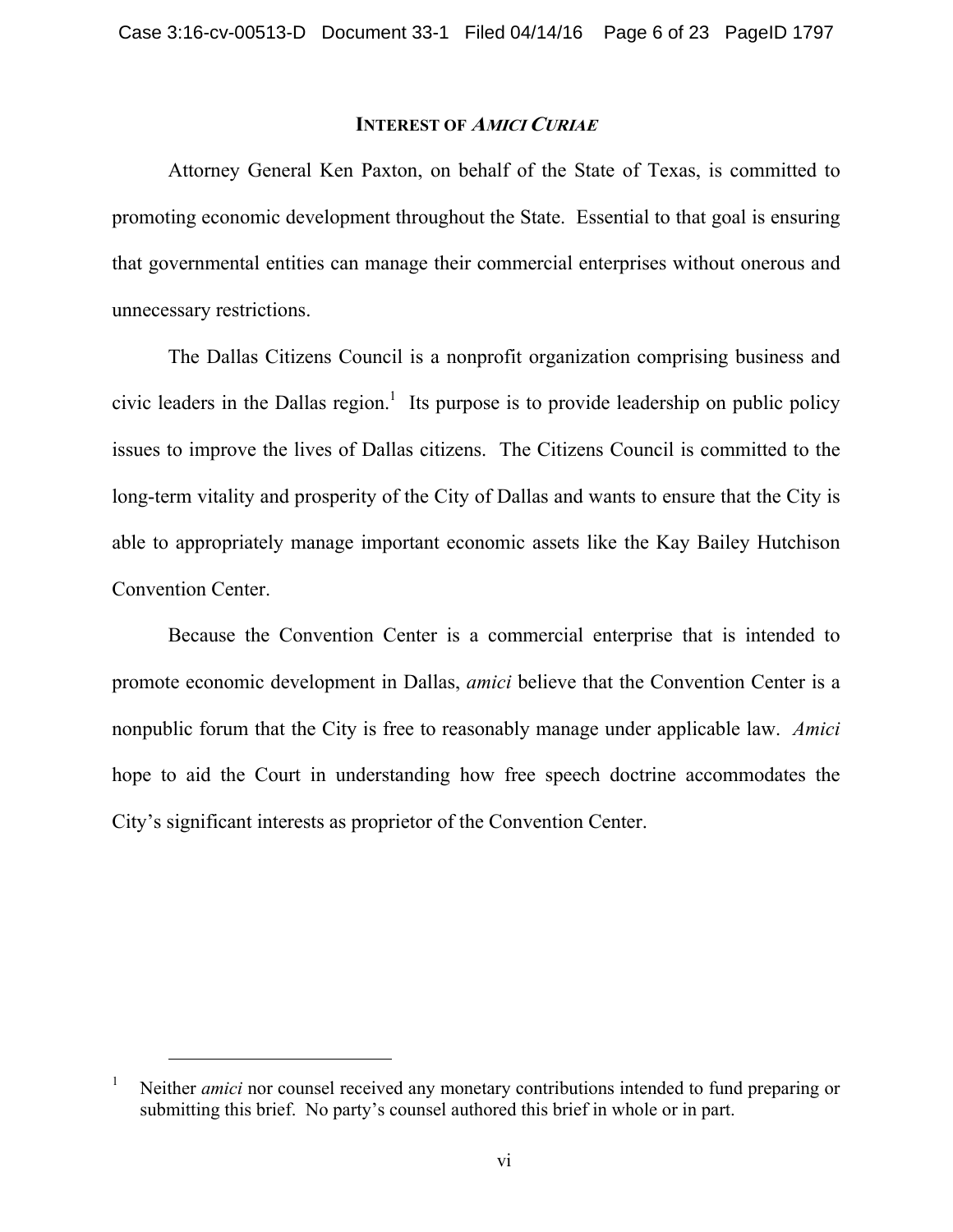#### **INTRODUCTION**

Plaintiff's motion for a preliminary injunction rests on two critical premises: First, that the Kay Bailey Hutchison Convention Center (the "Convention Center") is a public forum rather than a commercial enterprise. And second, that City Council Resolution 160308 (the "Resolution") is a content-based speech restriction. Both are false.

First, the Convention Center is a nonpublic forum because the City—"acting as a proprietor," *Walker v. Tex. Div., Sons of Confederate Veterans, Inc.*, 135 S. Ct. 2239, 2251 (2015)—manages the Convention Center as a commercial asset. The Supreme Court has repeatedly recognized that government use of a property as a "commercial enterprise" is "inconsistent with an intent to designate the [property] as a public forum." *Cornelius v. NAACP Legal Def. & Educ'l Fund, Inc.*, 473 U.S. 788, 804 (1985). Because the Convention Center is a commercial enterprise that is intended to promote economic development in Dallas, the Convention Center is a nonpublic forum.

Because the Convention Center is a nonpublic forum, the Resolution passes constitutional muster if it is both viewpoint neutral and reasonable. The Resolution easily satisfies those requirements—and Plaintiff does not argue to the contrary. But even if the Court decides to treat the Convention Center as a public forum, Plaintiff's motion is fatally flawed for a second reason: The Resolution is content neutral, because it is targeted not at the content of Plaintiff's speech, but rather at the "secondary effects" of that speech on the surrounding community. *City of Los Angeles v. Alameda Books, Inc.*, 535 U.S. 425, 434 (2002). Because the Resolution is also narrowly tailored to serve significant government interests and leaves open ample alternative channels of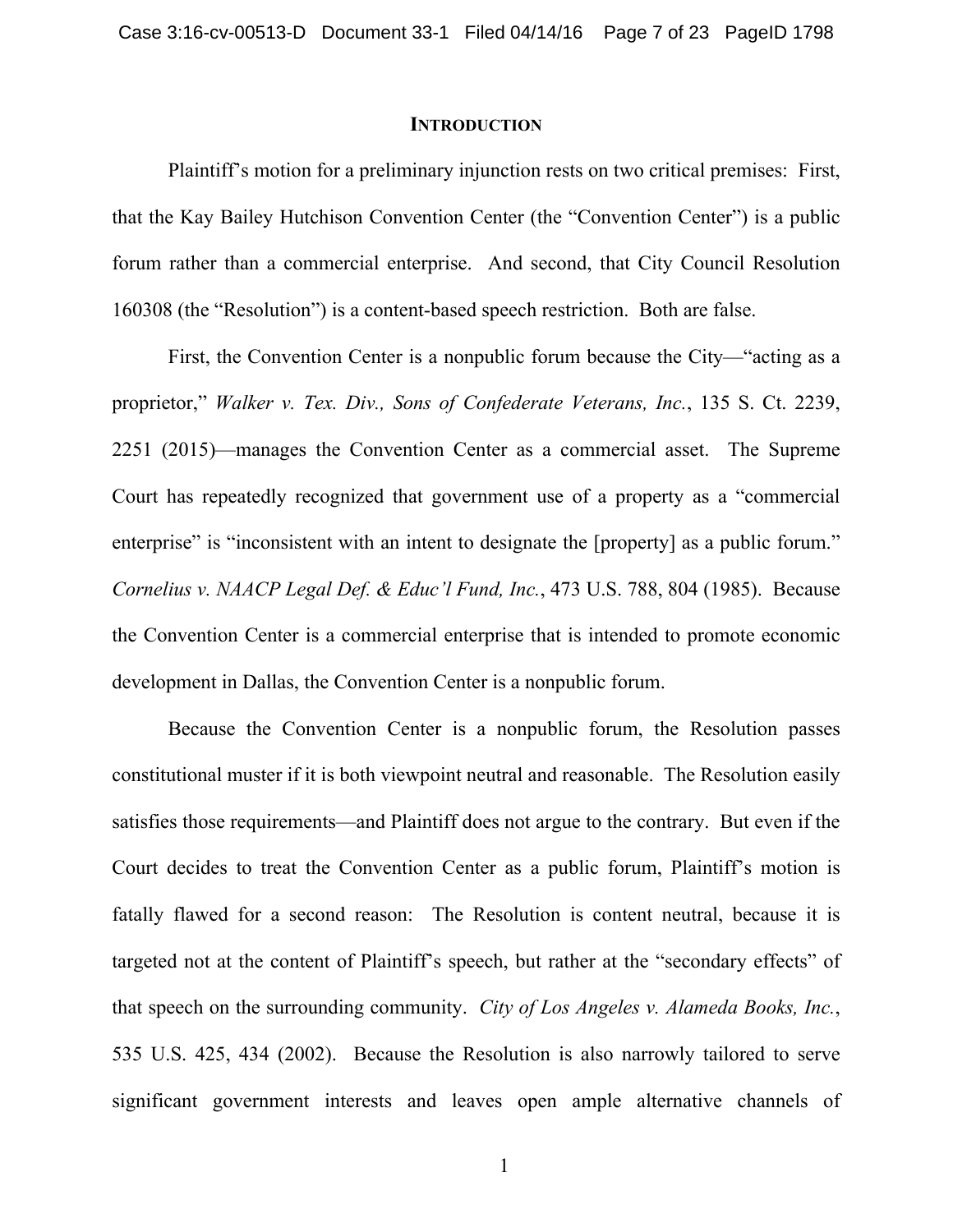communication, it fully comports with the First Amendment.

Plaintiff ignores controlling precedent on both of these issues and is unlikely to succeed on the merits. The Court should therefore deny Plaintiff's motion for a preliminary injunction.

#### **ARGUMENT**

### **I. Because the Convention Center Is a Commercial Enterprise Intended to Promote Economic Development in Dallas, It Is a Nonpublic Forum**

1. It is well established that "the First Amendment does not guarantee access to property simply because it is owned or controlled by the government." *U.S. Postal Serv. v. Council of Greenburgh Civic Ass'ns*, 453 U.S. 114, 130 (1981). Instead, "the extent to which the Government can control access" to a particular property "depends on the nature of the relevant forum." *Cornelius v. NAACP Legal Def. & Educ'l Fund, Inc.*, 473 U.S. 788, 800 (1985). The Supreme Court has "identified three types of fora: the traditional public forum, the public forum created by government designation, and the nonpublic forum." *Id.* at 802.

Traditional public fora—such as streets and public sidewalks—are "those places which by long tradition or by government fiat have been devoted to assembly and debate." *Id.* Designated public fora, on the other hand, are "created by government designation of a place or channel of communication for use by the public at large for assembly and speech, for use by certain speakers, or for the discussion of certain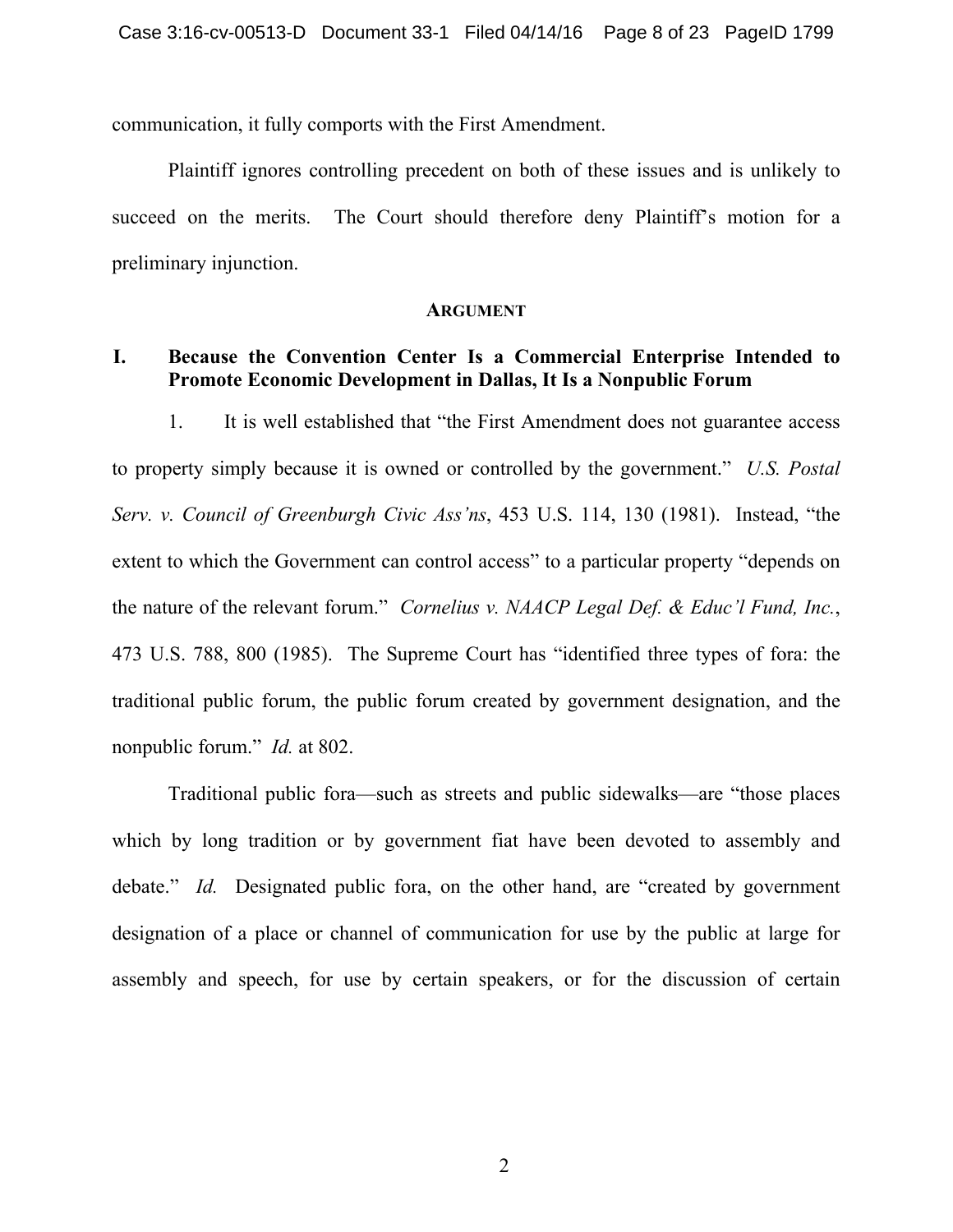subjects.<sup> $2$ </sup> *Id.* Government intent is the touchstone of the inquiry for designated public fora. *See id.* ("The government does not create a public forum by inaction or by permitting limited discourse, but only by intentionally opening a nontraditional forum for public discourse.").

By contrast, nonpublic fora include "[p]ublic property which is not by tradition or designation a forum for public communication." *Perry Educ. Ass'n v. Perry Local Educators' Ass'n*, 460 U.S. 37, 46 (1983). A nonpublic forum "exists where the government is acting as a proprietor, managing its internal operations." *Walker v. Tex. Div., Sons of Confederate Veterans, Inc.*, 135 S. Ct. 2239, 2251 (2015) (internal quotation marks and brackets omitted). For example, the advertising space available in a city's public transportation system is a nonpublic forum because "the city is engaged in commerce" for the purpose of "provid[ing] rapid, convenient, pleasant, and inexpensive service to [its] commuters." *Lehman v. City of Shaker Heights*, 418 U.S. 298, 303 (1974) (plurality).

2. Plaintiff bears the burden to prove that the Convention Center is a public forum. *See Perry*, 460 U.S. at 47; *Cornelius*, 473 U.S. at 804. Here, Plaintiff cannot carry that burden. The City, "acting as a proprietor," manages the Convention Center as a commercially useful asset. *Walker*, 135 S. Ct. at 2251. And the Supreme Court has repeatedly held that government "use of a property as a commercial enterprise [is]

<sup>2</sup> A limited public forum is a particular type of designated public forum that is limited to a specified class of speakers or set of topics. *See Justice for All v. Faulkner*, 410 F.3d 760, 765 (5th Cir. 2005); *Calash v. City of Bridgeport*, 788 F.2d 80, 84 (2d Cir. 1986). *See infra* at 9 n.12.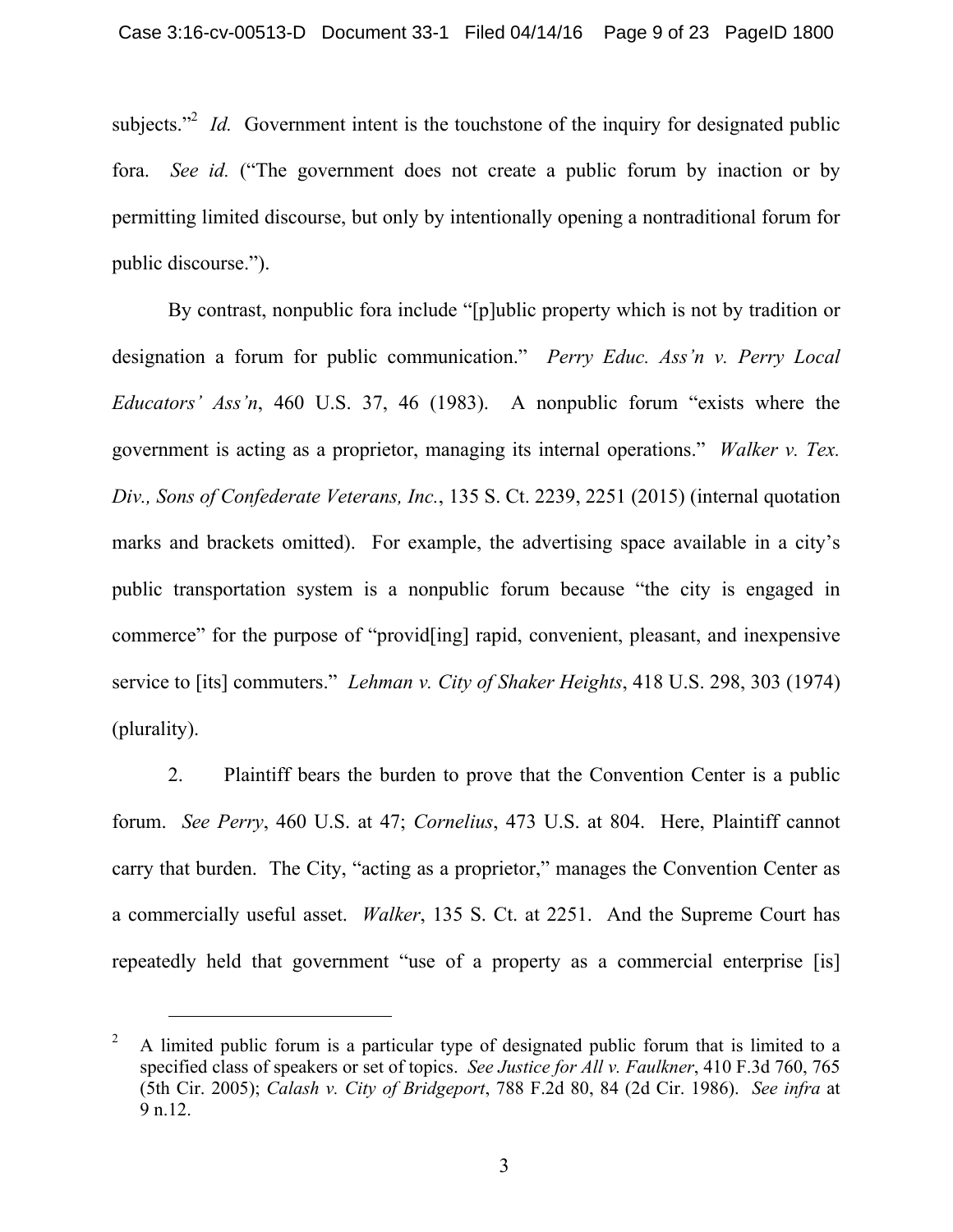inconsistent with an intent to designate the [property] as a public forum." *Cornelius*, 473 U.S. at 804 (describing *Lehman*, 418 U.S. at 303-04); *see also Int'l Soc'y for Krishna Consciousness, Inc. v. Lee*, 505 U.S. 672, 682 (1992) ("As commercial enterprises, airports must provide services attractive to the marketplace. In light of this, it cannot fairly be said that an airport terminal has as a principal purpose promoting 'the free exchange of ideas.'").

Publicly available documents demonstrate that the Convention Center is a commercial enterprise intended to promote economic development and revenue generation for the City. The City's annual budget, for example, lists the Convention Center under "Key Focus Area 2: Economic Vibrancy"—not "Key Focus Area 4: Culture, Arts, Recreation and Education."<sup>3</sup> The budget describes the Convention Center as "one of the region's most powerful economic engines" that "effectively generates dollars that reduce the burden to local taxpayers" and "create region-wide jobs and economic benefits."<sup>4</sup> Similarly, the City department that oversees the Convention Center "serve[s] as an economic engine for the City of Dallas, through efficient management, marketing and promotion of the [Convention Center].<sup>55</sup> These facts demonstrate that the City "is acting as a proprietor, managing its internal operations" when it manages the Convention Center. *Walker*, 135 S. Ct. at 2251.

<sup>3</sup> City of Dallas, Annual Budget for Fiscal Year 2015-2016 at 334, 337, http://spwebext1. dallascityhall.com/\_layouts/15/WopiFrame.aspx?sourcedoc=/Budget/adopted 1516/adoptedfy15-16-BudgetBook.pdf&action=default&DefaultItemOpen=1 (last visited Apr. 12, 2016).

<sup>4</sup> *Id.* at 254.

<sup>5</sup> *Id.* at 251.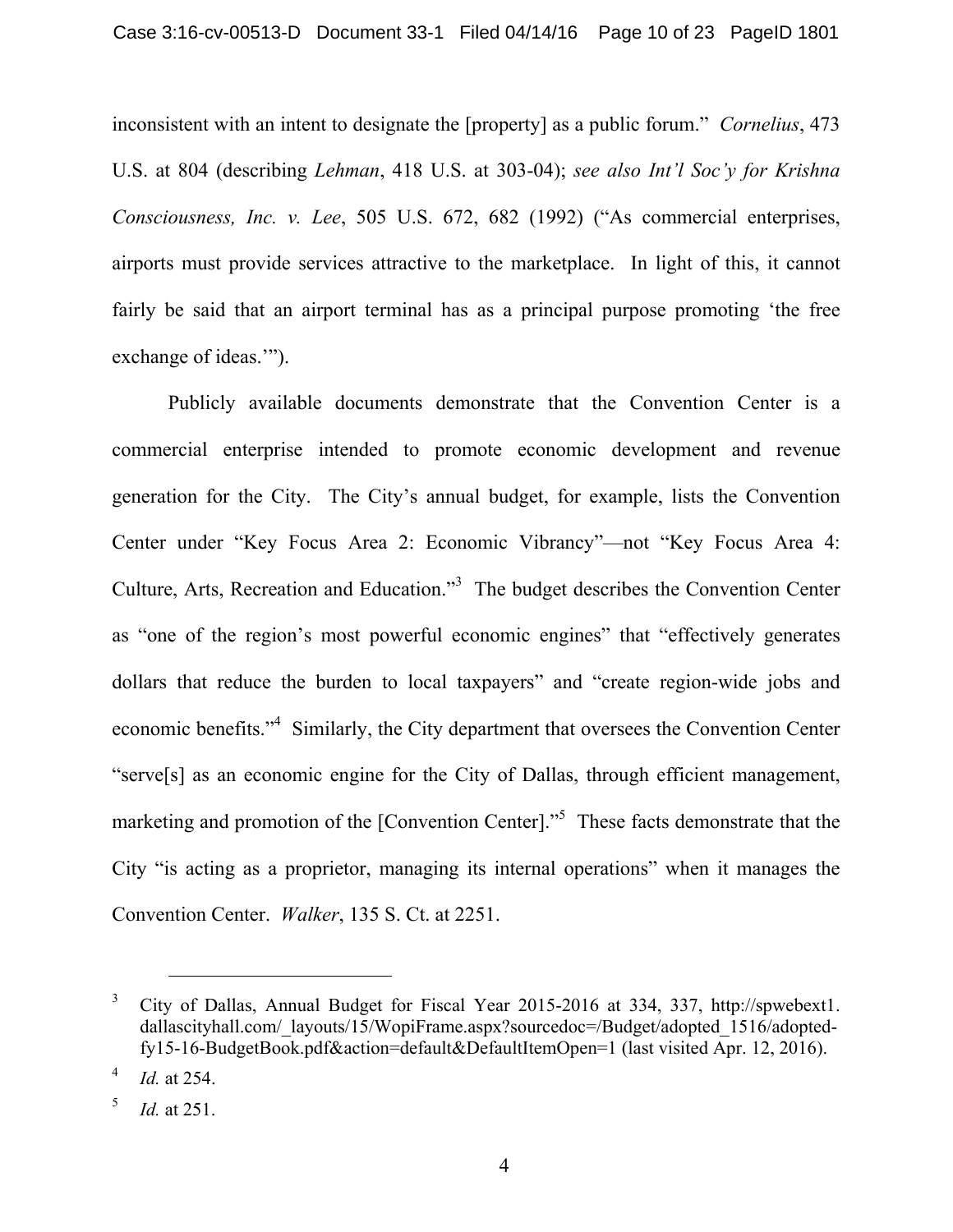Moreover, when the City Council considers the Convention Center's annual budget, it evaluates economic results, such as return on investment, not aggregate effects on public discourse. The 2015-2016 budget calculates a "return on City Investment" in the Convention Center with "Economic Impact" of \$10-\$13 per \$1 spent by the City.<sup>6</sup> A separate City analysis calculates the economic impact of the Convention Center as \$662 million in 2014, \$699 million in 2015, and \$762 million in 2016.<sup>7</sup> When the City recently spent \$60 million on capital improvements for the Convention Center, it did so in order to "[i]ncrease competitiveness," "[c]omplement the hotel development," "[b]etter serve customer requirements," and "[a]ddress capital needs."<sup>8</sup> Thus, the City's maintenance and management of the Convention Center are for the purpose of fueling economic growth. Plaintiff has pointed to no evidence that the City intends to use the Convention Center for "public discourse." *Cornelius*, 473 U.S. at 802.

Speech does, of course, take place at the Convention Center. But the mere fact "[t]hat such [expressive] activity occurs in the context of the forum created does not imply that the forum thereby becomes a public forum for First Amendment purposes." *Id.* at 805. Because the City "did not create [the Convention Center] for purposes of providing a forum for expressive activity," the presence of speech "does not imply that the forum thereby becomes a public form for First Amendment purposes." *Id.*; *see also* 

<sup>6</sup> *Id.* at 254.

<sup>7</sup> Convention & Event Services: Enterprise Fund Overview (Feb. 1, 2016) at 11, http://dallascityhall.com/government/\_layouts/15/WopiFrame.aspx?sourcedoc=/government/ Council%20Meeting%20Documents/bfa\_2\_convention-and-event-services\_020116.pdf& action=default&DefaultItemOpen=1 (last visited Apr.12, 2016).

<sup>8</sup> *Id.* at 21.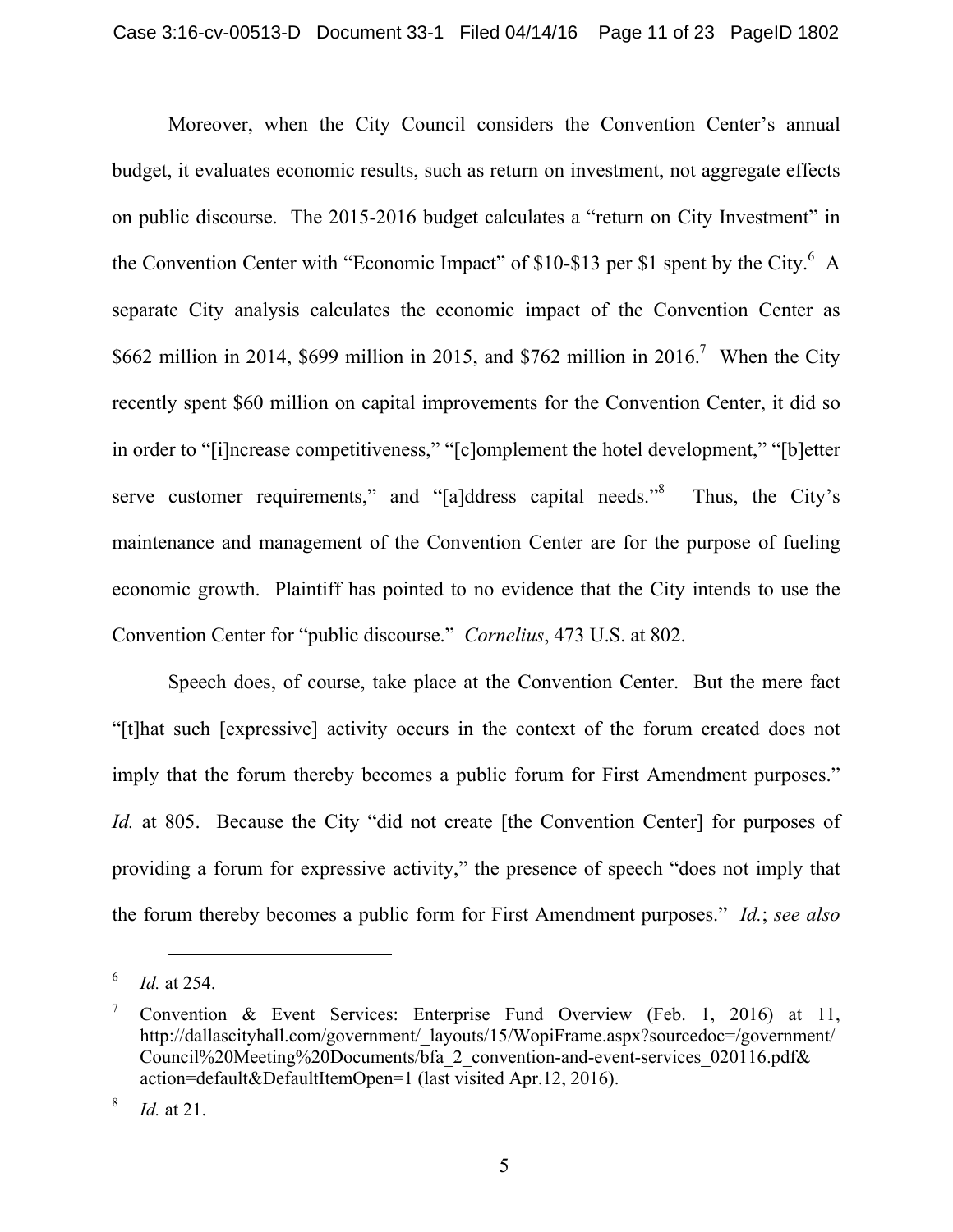*Council of Greenburgh Civic Ass'ns*, 453 U.S. at 130 n.6 (criticizing Justice Brennan's dissent for "assum[ing] that simply because an instrumentality 'is used for the communication of ideas or information,' it thereby becomes a public forum"). Instead, that speech is simply the byproduct of the commercial enterprise.

3. Plaintiff summarily asserts that the Convention Center is a public forum because it is "public property which government 'has opened for use as a place for expressive activity.'" Pl.'s Am. Mem. 7. That language is from the Supreme Court's decision in *Cornelius*, which in context clearly requires that the property be managed with the intent of supporting expressive activity. *See Cornelius*, 473 U.S. at 804 ("[T]he city's use of the property as a commercial enterprise [is] inconsistent with an intent to designate the [property] as a public forum.").

Rather than discussing the City's intent in creating and managing the Convention Center, Plaintiff instead supplies a list of statistics regarding the size of the Convention Center. Pl.'s Am. Mem. 7. But the fact that the Convention Center offers "2,000,000 Total Square Feet," "1,000,000 Square Feet of Exhibit Space," "88 Meeting Rooms," and a "1,750 Seat Theater" has nothing to do with the public forum analysis. *Id.* If anything, these facts simply underscore the scale of the City's commercial investment in the Convention Center.

Plaintiff relies on a 1983 district court decision—*Norma Kristie, Inc. v. City of Oklahoma City*, 572 F. Supp. 88, 91 (W.D. Okla. 1983)—holding that a convention center in Oklahoma City was a public forum. But the nature of a particular forum is a highly fact-intensive inquiry. In other cases, courts have found municipal convention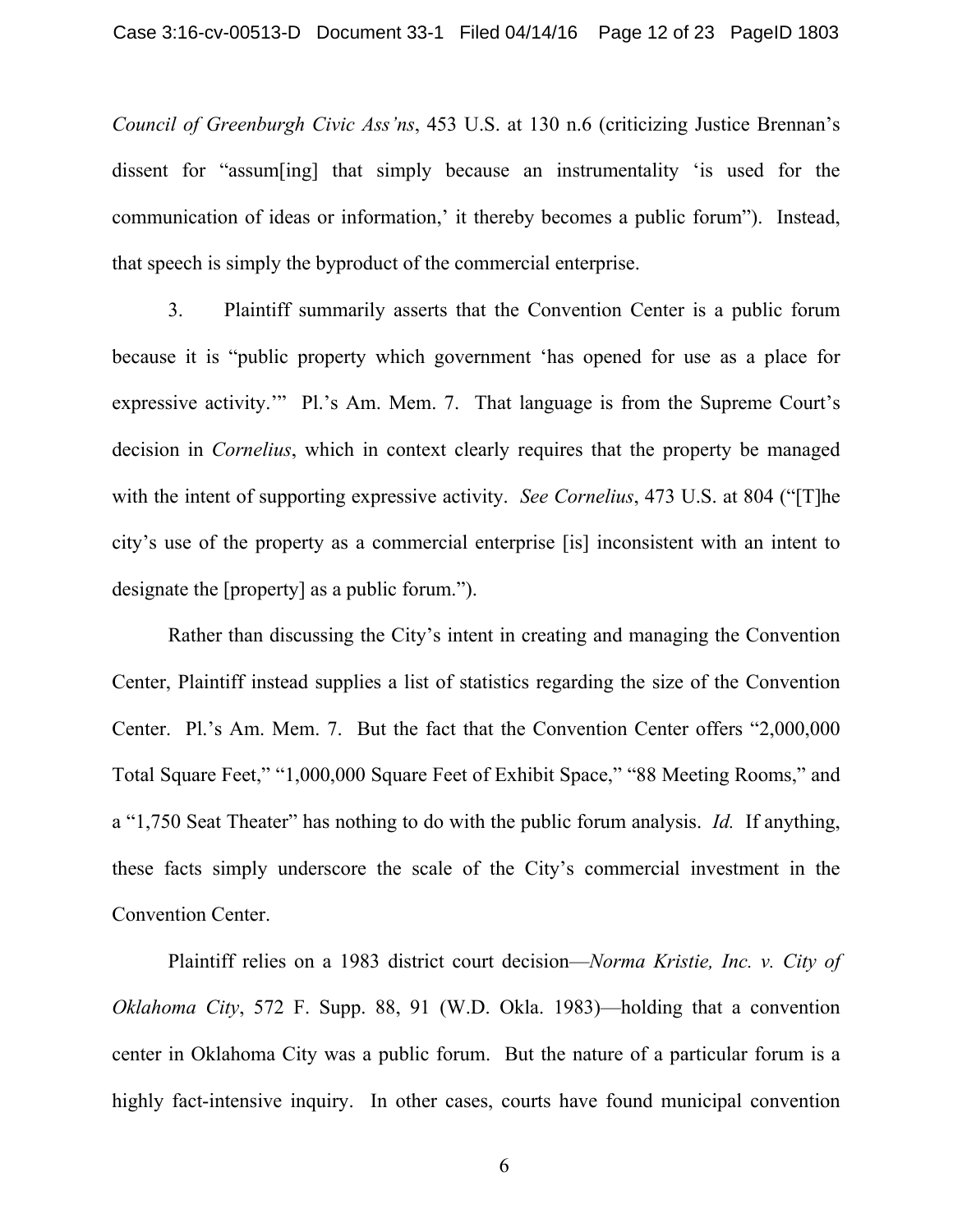centers and similar venues to be nonpublic fora. *See, e.g.*, *Hawkins v. City & Cnty. of Denver*, 170 F.3d 1281, 1284, 1287-88 (10th Cir. 1999) (Galleria within the Denver Performing Arts Complex was nonpublic forum); *Norfolk v. Cobo Hall Conference & Exhibition Ctr.*, 543 F. Supp. 2d 701, 708 (E.D. Mich. 2008) ("Cobo Center is a nonpublic forum for the purpose of tomorrow's event."); *Hampton Int'l Commun's, Inc. v. Las Vegas Convention & Visitors Auth.*, 913 F. Supp. 1402, 1410 (D. Nev. 1996) ("[S]ome aspects of the Las Vegas Convention Center, which was built for the primary purpose of attracting large conventions and increasing the economic activity of Las Vegas and Clark County, are non-public in nature. . . . Plaintiff has not proffered sufficient facts to show that the walkway areas here are a public forum." $)$ .

As this authority demonstrates, there is no *per se* rule for municipal convention centers. Instead, each case requires an individualized analysis of the government's intent in creating and managing the forum at issue. *See Cornelius*, 473 U.S. at 802. In this case, the relevant facts demonstrate that the Convention Center is a nonpublic forum.

<sup>9</sup> Citing *Southeastern Promotions, Ltd. v. Conrad*, 420 U.S. 546, 555 (1975), Plaintiff also asserts that the Convention Center "was designed for and dedicated to expressive activities." Pl.'s Am. Mem. 6. Of course, *Southeastern Promotions* does not purport to announce a bright-line rule for convention centers or municipal buildings generally. The Court in that case evaluated Chattanooga's municipal auditorium, which was designed for "civic, educational religious, patriotic and charitable organizations and associations [to] have a common meeting place to discuss and further the upbuilding and general welfare of the city." *Se. Promotions*, 420 U.S. at 549 n.4. The Dallas Convention Center has no similar mandate. Moreover, Chattanooga's auditorium—unlike the Dallas Convention Center could "not be operated for profit, and no effort to obtain financial returns above the actual operating expenses [was] permitted." *Id.*; *see also Muir v. Ala. Educ'l Tel. Comm'n*, 656 F.2d 1012, 1021 (5th Cir. 1981) (distinguishing *Southeastern Promotions*).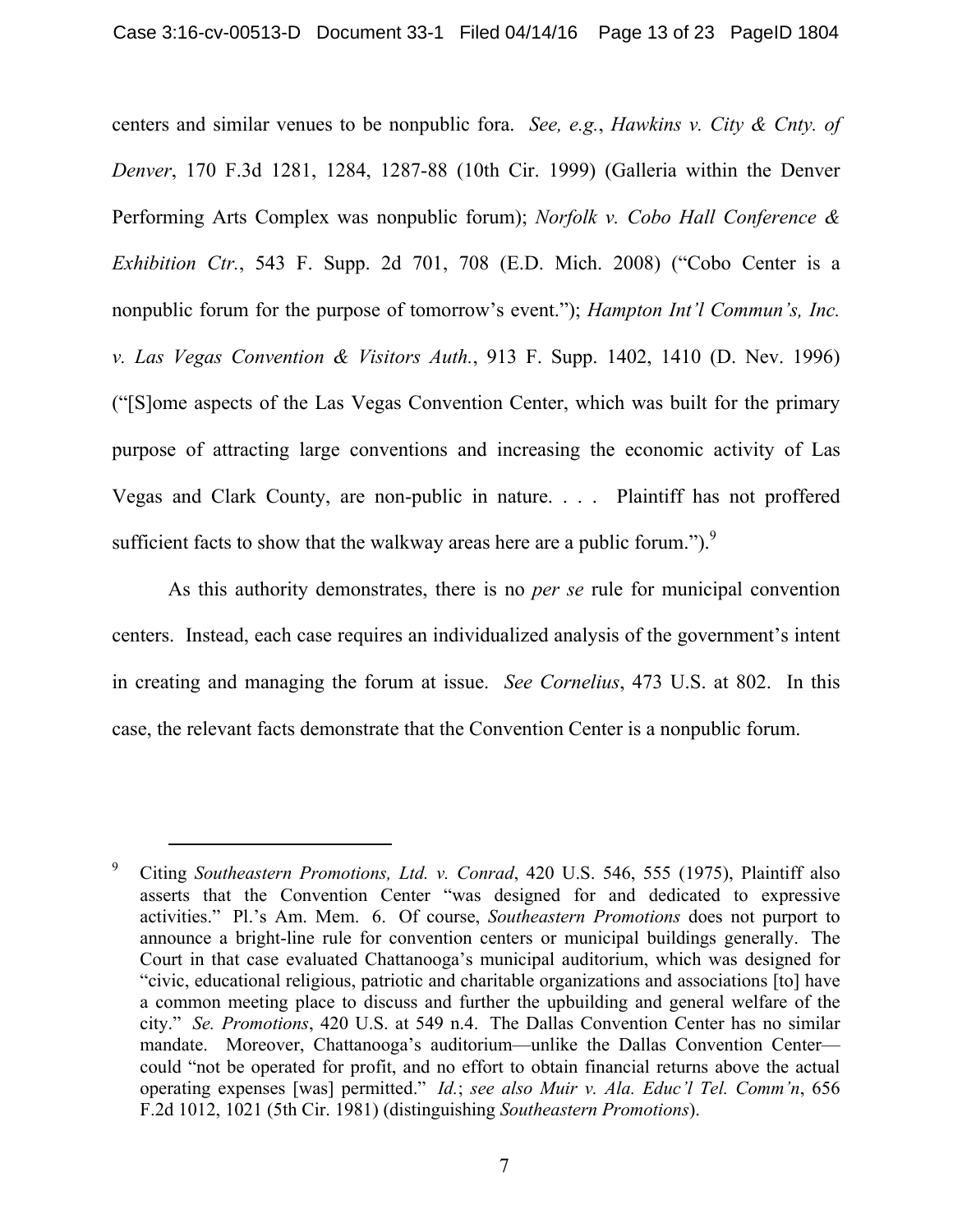## **II. Resolution 160308 Does Not Violate the First Amendment Regardless of How the Court Classifies the Convention Center**

Because the Convention Center is a nonpublic forum, the Resolution at issue passes constitutional muster as long as it is viewpoint neutral and reasonable. The Resolution satisfies those requirements—indeed, Plaintiff does not argue otherwise. But even if the Court concludes that the Convention Center is a designated public forum, it should still deny Plaintiff's motion. As a content-neutral regulation that is narrowly tailored to achieve significant government interests, the Resolution comports with the First Amendment.

## **A. The Resolution Is Viewpoint Neutral and Reasonable**

The test for restrictions in nonpublic fora is lenient: "Control over access to a nonpublic forum can be based on subject matter and speaker identity so long as the distinctions drawn are reasonable in light of the purpose served by the forum and are viewpoint neutral.'" *Lamb's Chapel v. Ctr. Moriches Union Free Sch. Dist.*, 508 U.S. 384, 392-93 (1993). The Resolution amply satisfies both of those requirements.<sup>10</sup>

First, Plaintiff's motion for a preliminary injunction does not assert that the Resolution constitutes viewpoint discrimination. The term "viewpoint discrimination"

<sup>10</sup> In reply, Plaintiff cites *Int'l Soc'y for Krishna Consciousness v. Schrader*, 461 F. Supp. 714, 717 (N.D. Tex. 1978), for the proposition that, "No one would seriously urge that a city can legally engage in 'content-based discrimination' in renting its municipal auditorium." Pl.'s Reply Br. 2. But this dictum rests on the premise that the Convention Center was a public forum for rental purposes. Again, the commercial purpose behind the City's operation of the Convention Center is "inconsistent with an intent to designate the [Convention Center] as a public forum." *Cornelius*, 473 U.S. at 804. *Schrader* did not consider that issue because it pre-dated seminal Supreme Court decisions such as *Cornelius* and *Walker*. It instead relied on *Southeastern Promotions*, which is readily distinguishable from this case. *See supra* at 7 n.9.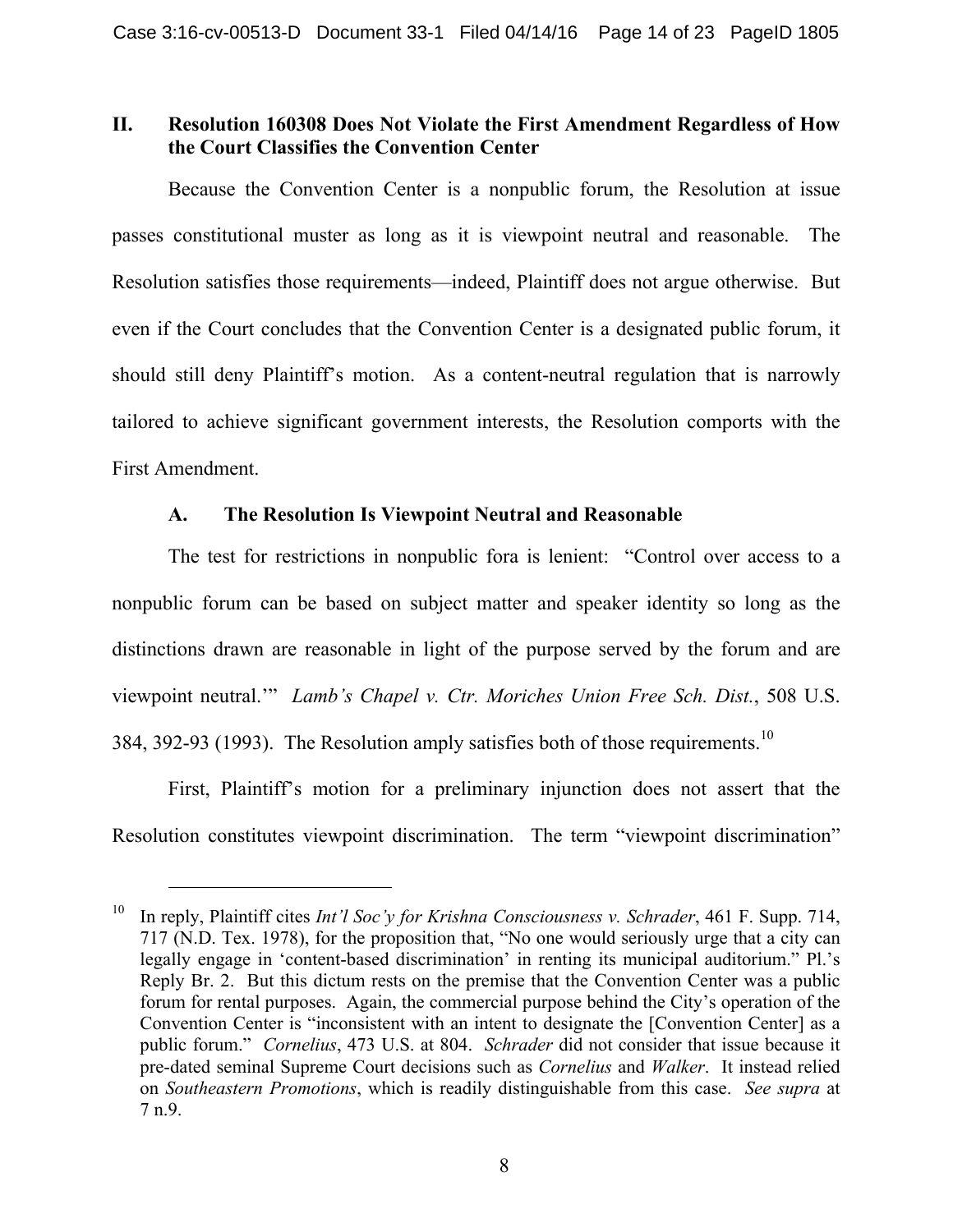appears only once—buried in a lengthy block quotation—in Plaintiff's brief. Pl.'s Am. Mem. 9. In any event, the City has ably demonstrated that the Resolution is viewpointneutral. *See* Defs.' Resp. 44-46.

Second, Plaintiff cannot show that the Resolution is unreasonable. "The Government's decision to restrict access to a nonpublic forum need only be *reasonable*; it need not be the most reasonable or the only reasonable limitation." *Cornelius*, 473 U.S. at 808. It is of course reasonable for the City to refuse to contract with Plaintiff after the crime, fraud, and breach of contract that attended its previous transaction. *See* Defs.' Resp. 1-13. Moreover, it is perfectly reasonable for the City to conclude that Plaintiff's proposed event would not sufficiently advance the purposes for which the Convention Center was established: economic development and revenue generation.<sup>11</sup>

Because the Resolution is both viewpoint neutral and "reasonable in light of the purpose served by the forum," *Lamb's Chapel*, 508 U.S. at 392-93, it survives constitutional scrutiny.12

 $11$  To the extent that the City changed its mind about contracting with Plaintiff, that does not alter the reasonableness analysis. Public forum doctrine permits changes in municipal policy—even those that occur mid-litigation—as long as the changes are not viewpoint based. *See, e.g.*, *Coleman v. Ann Arbor Transp. Auth.*, 947 F. Supp. 2d 777, 785-86 (E.D. Mich. 2013) (approving a new municipal policy that changed the forum from designated to nonpublic, repealed an unconstitutional rule that had restricted the plaintiff's access, and created a new rule that still restricted the plaintiff's access).

 $12$  The same analysis would hold if the Court were to treat the Convention Center as a limited public forum. *See Hotel Emps. & Restaurant Emps. Union, Local 100 v. City of New York*, 311 F.3d 534, 553 (2d Cir. 2002) ("government restrictions on expressive uses not falling within the limited category for which a limited public forum has been opened are subject to the same level of scrutiny as restrictions in non-public fora"). Because Plaintiff's proposed convention would not promote the City's long-term economic goals, Plaintiff is outside of the class to which the limited public forum would apply.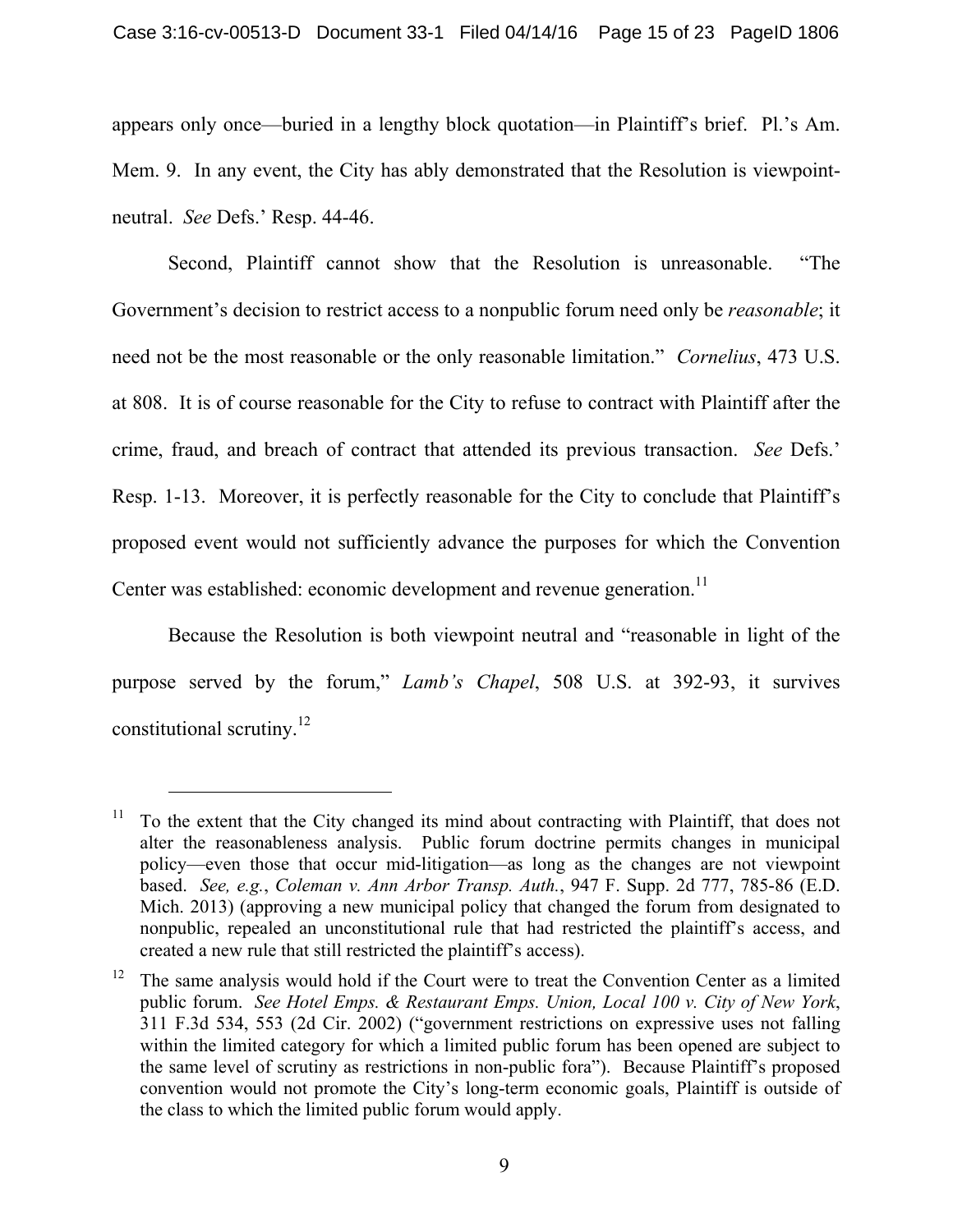## **B. The Resolution Is Content Neutral Under the Secondary Effects Doctrine and Survives Intermediate Scrutiny**

For the reasons explained above, *see* Section I, the Convention Center is a nonpublic forum. But even if the Court disagrees, Plaintiff is still unlikely to prevail on the merits. That is because the Resolution (1) is content neutral under the secondary effects doctrine, (2) is narrowly tailored to serve a significant government interest, and (3) leaves open adequate alternative channels of communication. *See Perry*, 460 U.S. at 45 ("The state may also enforce regulations of the time, place, and manner of expression which are content-neutral, are narrowly tailored to serve a significant government interest, and leave open ample alternative channels of communication."). Plaintiff does not address, much less rebut, any of those three points.

1. On its face, the Resolution is content neutral. As the City demonstrates, "[t]he operative part of the resolution . . . makes no reference to any subject matter whatsoever." Defs.' Resp. 43. Instead, the Resolution's text reveals that it is a contentneutral time, place, or manner restriction. "[T]he City Council directs the City Manager to not enter into a contract with Three Expo Events, LLC, for the lease of the Dallas Convention Center." Pl.'s App. 1. Far from banning all adult speech, the Resolution merely precludes Plaintiff from hosting its event at the Convention Center.

Plaintiff alleges that the Mayor and City Council were motivated by the content of the proposed event. Pl.'s Am. Mem. 11. But in the adult speech context, a regulation is deemed content neutral if it targets the secondary effects of such speech. *See City of Los Angeles v. Alameda Books, Inc.*, 535 U.S. 425, 434 (2002) (explaining that a regulation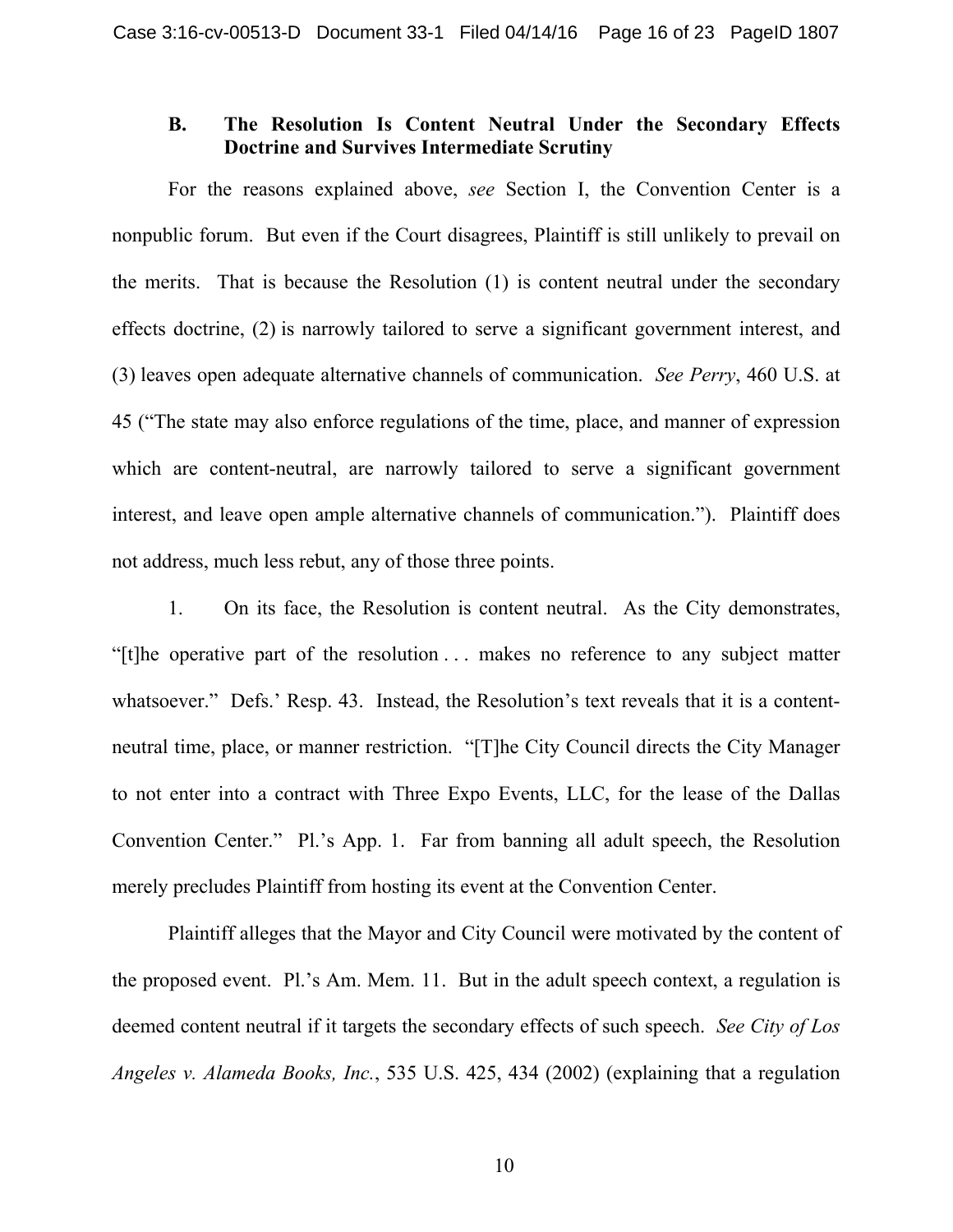that applied to adult theaters, but not other theaters, "was deemed content neutral" because it "was aimed not at the content of the films shown at adult theaters, but rather at the secondary effects of such theaters on the surrounding community").<sup>13</sup>

Although the secondary-effects doctrine was originally developed in zoning cases, it also applies to public-forum analysis. *See, e.g.*, *Ward v. Rock Against Racism*, 491 U.S. 781, 791 (1989) (applying the secondary effects doctrine in a public-forum case). Thus, Plaintiff cannot prove that the Resolution was content based simply by showing that the City might have been willing to host a different convention. Such a fact—even if proven—does not suffice to make a decision "content based" for purposes of the publicforum inquiry.

Plaintiff's argument that the Resolution is content based ignores the doctrine of secondary effects. Indeed, Plaintiff appears to assert that the City cannot refuse to host proposed events based on concerns about crime. Pl.'s Am. Mem. 9-10 (quoting *Cinevision Corp. v. City of Burbank*, 745 F.2d 560, 572 (9th Cir. 1984) ("[A] general fear that state or local narcotics or other laws will be broken by people attending the concerts cannot justify a content-based restriction on expression.")). *Cinevision*, however, predates the seminal case on secondary effects—*Renton v. Playtime Theatres, Inc.*, 475 U.S. 41 (1986)—and thus cannot inform this Court's content-neutrality analysis.

 $13$  That courts defer when cities attempt to avoid the negative effects of adult speech makes perfect sense, given the "lesser[] magnitude" of society's interest in protecting that speech. *Young v. Am. Mini Theatres, Inc.*, 427 U.S. 50, 71 (1976) (plurality) ("[E]ven though we recognize that the First Amendment will not tolerate the total suppression of erotic materials that have some arguably artistic value, it is manifest that society's interest in protecting this type of expression is of a wholly different, and lesser, magnitude than the interest in untrammeled political debate that inspired Voltaire's immortal comment.").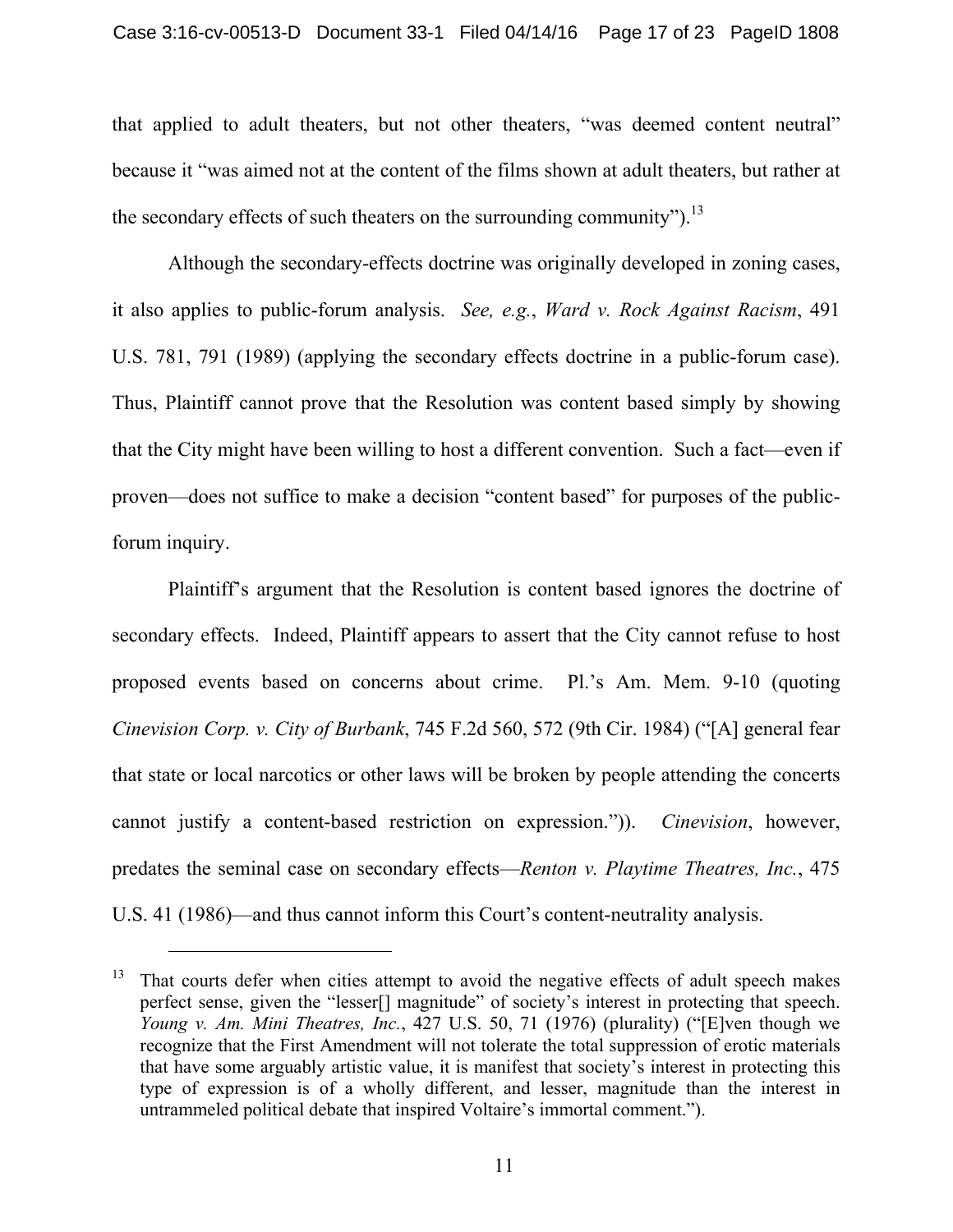Moreover, *Cinevision* rests on a far different record. In that case, the fear of crime at hard rock concerts was "general" and "undifferentiated." *Cinevision*, 745 F.2d at 572. Here, by contrast, specific acts of public lewdness at last year's event justify a specific fear that the same crime will recur. Defs.' Resp. 7-8. Avoiding public lewdness at and around the Convention Center is particularly important because the Convention Center "is in close proximity to residences, public parks, and a church," Defs.' Resp. 14, areas where children are more likely to be present.<sup>14</sup>

Beyond crime, however, there are other secondary effects that support the Resolution. Again, the purpose of the Convention Center is to serve as an economic engine and raise revenue. Because this requires attracting both new businesses and visitors to the City, prudence requires that the City take account of considerations that might reduce the likelihood that new businesses and visitors would choose to come to Dallas. It is reasonable for the City to fear that the Convention Center's (and therefore the City government's) continued association with Plaintiff would dissuade some potential visitors from coming to the Convention Center or Dallas generally. This type of

<sup>&</sup>lt;sup>14</sup> Plaintiff complains that certain City Council members explained their votes with reference to the content of the proposed event. Pl.'s Am. Mem. 12. But it conveniently ignores that the City Council principally focused on Plaintiff's status under Dallas City Code Chapter 41A as a sexually oriented business that should be regulated to prevent secondary effects. *See, e.g.*, Defs.' Resp. 14. In addition, public nudity, such as that at Plaintiffs' previous convention, is not constitutionally protected. *See City of Erie v. Pap's A.M.*, 529 U.S. 277, 296 (2000) (plurality) ("The asserted interests of regulating conduct through a public nudity ban and of combating the harmful secondary effects associated with nude dancing are undeniably important"); *id.* at 307-08 (Scalia, J., concurring); Defs.' Resp. 9. In any event, Plaintiff's "focus on the City Council's pre-enactment rationale is misplaced." *Fantasy Ranch Inc. v. City of Arlington, Tex.*, 459 F.3d 546, 560 (5th Cir. 2006). The "appropriate focus is not an empirical enquiry into the actual intent of the enacting legislature, but rather the existence or not of a *current governmental interest* in the service of which the challenged application of the statute may be constitutional." *Id.* (internal quotation marks and brackets omitted).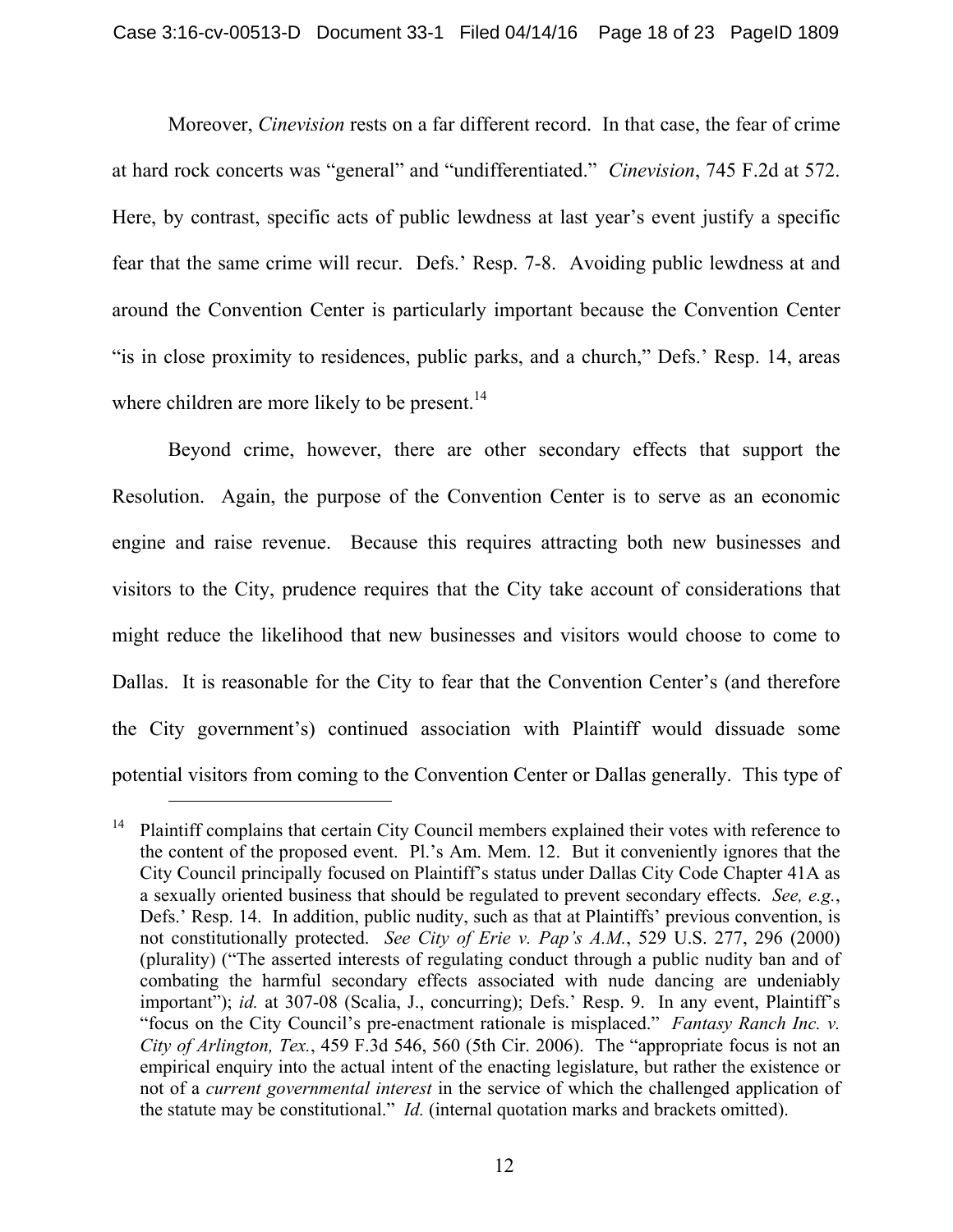brand management, which sacrifices short-term benefits in order to secure long-term gains, is essential for a commercial venture like the Convention Center.

Plaintiff makes much of the Mayor calling himself Dallas's "chief brand officer" and expressing concern that hosting Plaintiff's proposed event would harm the City's brand. Pl.'s Am. Mem. 4. Far from proving content discrimination, Plaintiff's evidence actually highlights the Mayor's appropriate concern for adverse effects on the City's economic development and revenue generation.

2. The Resolution is also "narrowly tailored to serve a significant government interest"—the standard commonly known as intermediate scrutiny. *Perry*, 460 U.S. at 45. Indeed, it is particularly telling that Plaintiff makes no argument that the Resolution fails that standard. *See* Pl.'s Am. Mem. 12-14 (arguing only that the Resolution fails strict scrutiny).

Both the prevention of crime and the promotion of the City's economic interests in the Convention Center are significant government interests. *See Schenck v. Pro-Choice Network of W. N.Y.*, 519 U.S. 357, 376 (1997) (describing the "significant governmental interest in public safety"); *DiMa Corp. v. Town of Hallie*, 185 F.3d 823, 829 (7th Cir. 1999) (preventing "the spread of crime" is a "significant government interest"); *In re G. & A. Books, Inc.*, 770 F.2d 288, 296-97 (2d Cir. 1985) ("substantial governmental interests" include "increas[ing] tax revenue," "rais[ing] employment in the area," and "reduc[ing] crime").

The Resolution is narrowly tailored to serve these interests. Rather than pass a broad ordinance that would restrict more speech than necessary, the City Council has

13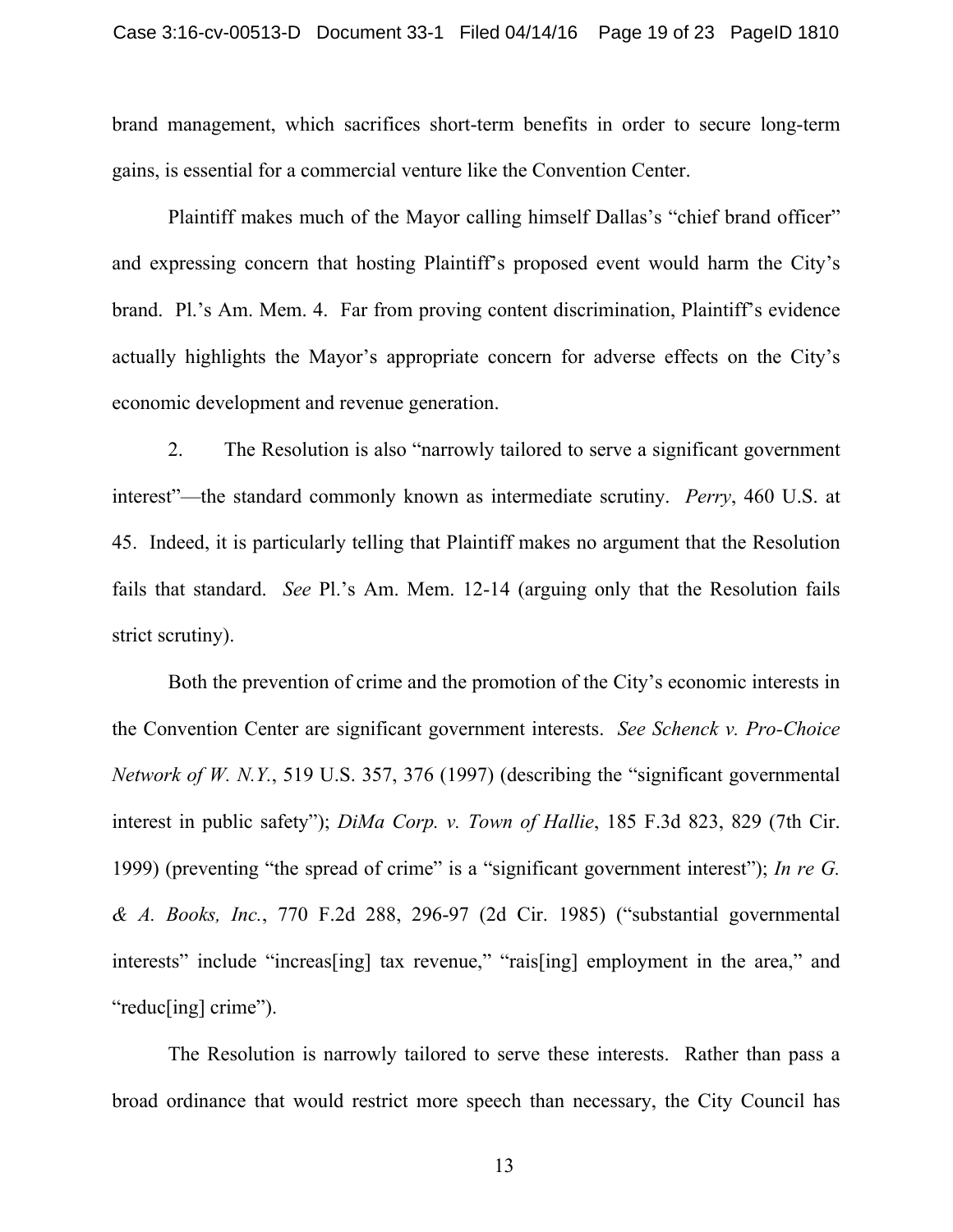exercised its discretion on a case-by-case basis to refuse to host Plaintiff's event in the Convention Center. It is hard to imagine a more narrowly tailored approach. *See Globe Newspaper Co. v. Sup. Ct. for Norfolk Cnty.*, 457 U.S. 596, 609 (1982) (holding that a statutory *per se* rule "cannot be viewed as a narrowly tailored means of accommodating the State's asserted interest" because "[t]hat interest could be served just as well by requiring the trial court to determine [the issue] on a case-by-case basis").

3. Plaintiff similarly does not challenge the adequacy of alternative channels of communication. The City has demonstrated that sexually oriented businesses have ample opportunity to engage in adult speech in Dallas. Defs.' Resp. 38-40. Moreover, there are many large venues in Dallas that are capable of hosting conventions—and the Resolution does nothing to prevent Plaintiff from holding its event elsewhere in Dallas. The Hilton Anatole, for example, offers more than half a million square feet of event space, "including 11 ballrooms and 79 meeting rooms."<sup>15</sup> Similarly, the Sheraton Dallas Hotel offers more than 230,000 square feet of ballrooms, board rooms, and entertainment suites.<sup>16</sup> These two venues (and perhaps others) offer substantially more space than Plaintiff used at the Convention Center in 2015.<sup>17</sup>

<sup>15</sup> Hilton Hotels & Resorts, Hilton Anatole: Plan an Event, http://www3.hilton.com/en/ hotels/texas/hilton-anatole-DFWANHH/event/index.html (last visited Apr. 12, 2016).

<sup>16</sup> Sheraton Dallas Hotel, Versatile Dallas Conference Rooms and Venues, http://www.sheraton dallashotel.com/dallas-conference-rooms (last visited Apr. 12, 2016).

<sup>17</sup> Plaintiff previously contracted for "Meeting Rooms A200s and A300s" and "Exhibit Halls A and B." Pl.'s App. 101. According to the Convention Center's "Capacity & Floor Plans" publication, that amounts to 200,310 square feet of exhibit-hall space, plus an additional 15,630 square feet of meeting-room space. Kay Bailey Hutchison Convention Center Dallas, Capacity & Floor Plans at 4, 6, http://www.dallasconventioncenter.com/wp-content/uploads/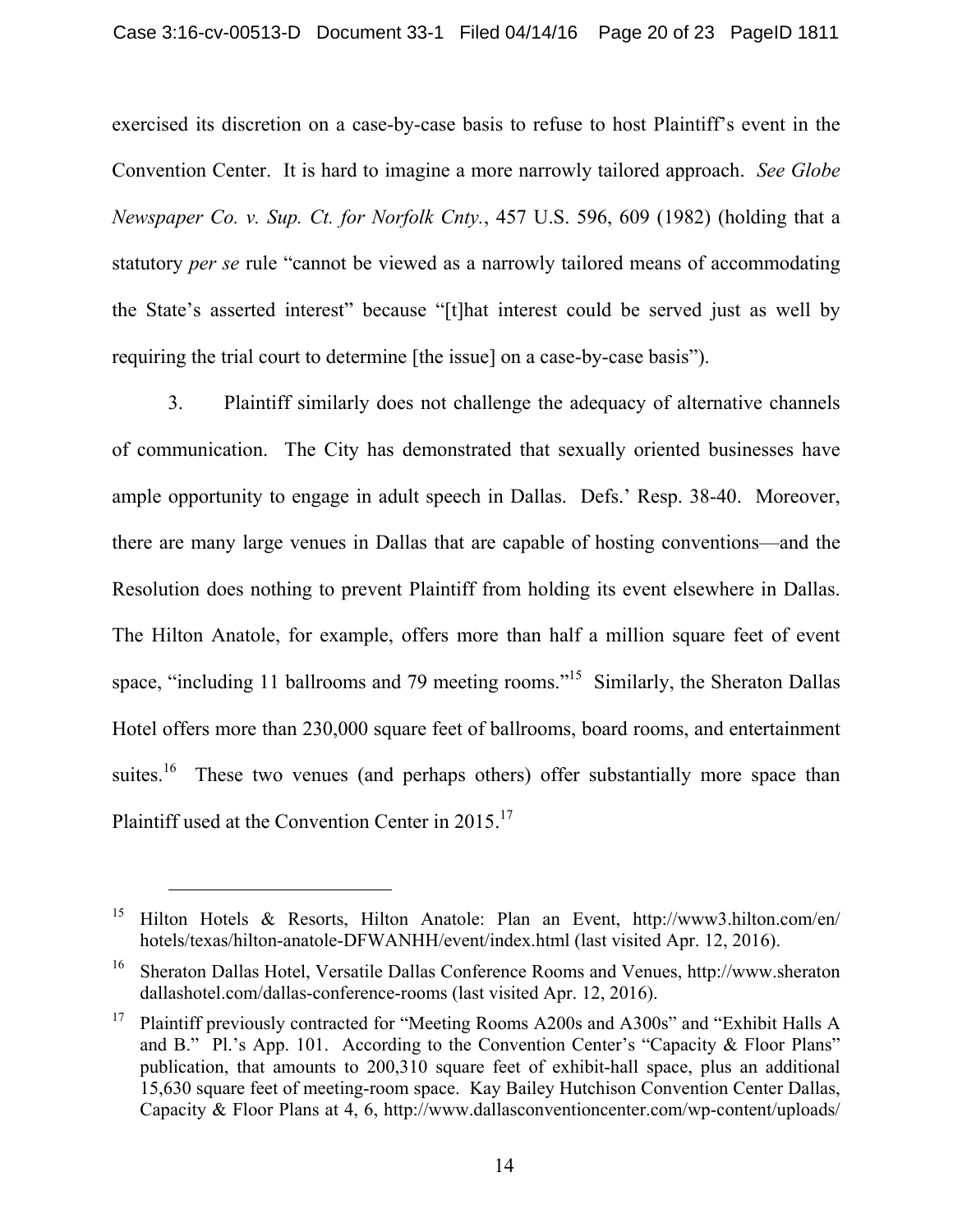Whether Plaintiff would be able to successfully bargain for space at another venue is beside the point. "That [Plaintiff] must fend for [itself] in the real estate market, on an equal footing with other prospective purchasers and lessees, does not give rise to a First Amendment violation." *Renton*, 475 U.S. at 54 (rejecting arguments based on the practical difficulty of obtaining land left available by a city zoning ordinance).

## **CONCLUSION**

By passing the Resolution, the City of Dallas exercised its right as proprietor to control access to the Convention Center. Because doing so did not violate the First Amendment, the Court should deny Plaintiff's motion for a preliminary injunction.

<sup>2014/07/</sup>Modified-Floorplan-Booklet-kbh.pdf (last visited Apr. 12, 2016) (providing square footage for each exhibit hall and meeting room).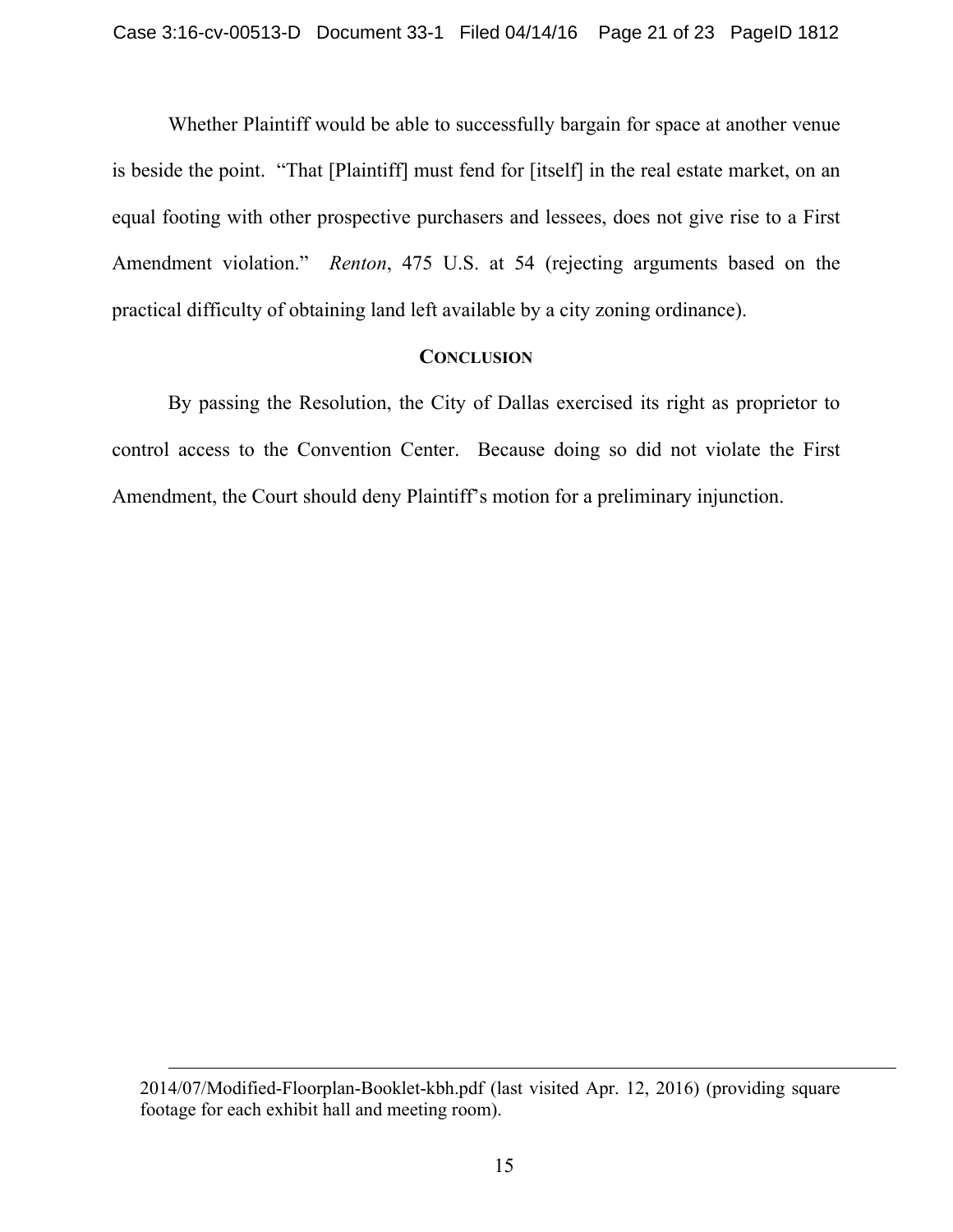Dated: April 14, 2016

Ken Paxton Attorney General of Texas

Jeffrey C. Mateer First Assistant Attorney General

Scott A. Keller Solicitor General

#### /s/ *Prerak Shah*

Prerak Shah Assistant Solicitor General State Bar No. 24075053

OFFICE OF THE ATTORNEY GENERAL P.O. Box 12548 Austin, Texas 78711-2548 Telephone: (512) 936-1700 Facsimile: (512) 474-2697 prerak.shah@texasattorneygeneral.gov

*Counsel for State of Texas as Amicus Curiae* 

pectfully submitted, Walters

Robert C. Walters State Bar No. 20820300

James C. Ho State Bar No. 24052766

Rebekah Perry Ricketts State Bar No. 24074883

William T. Thompson State Bar No. 24088531

## GIBSON, DUNN & CRUTCHER LLP

2100 McKinney Avenue, Suite 1100 Dallas, Texas 75201-6911 Telephone: (214) 698-3100 Facsimile: (214) 698-3400 rwalters@gibsondunn.com jho@gibsondunn.com rricketts@gibsondunn.com wtthompson@gibsondunn.com

*Counsel for Dallas Citizens Council as Amicus Curiae*